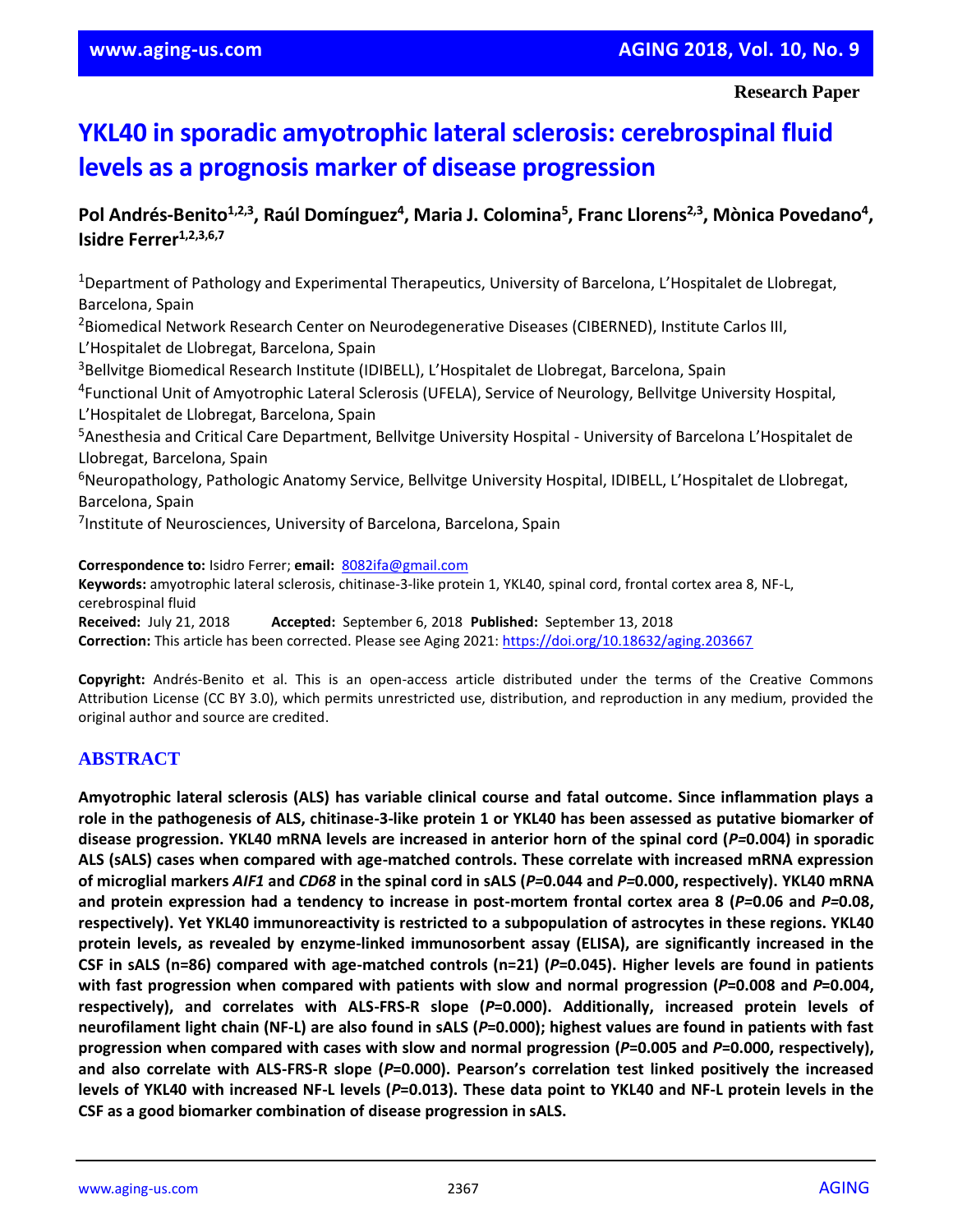# **INTRODUCTION**

Chitinase-3-like protein 1 (CHI3L1) or YKL40 is a glycoprotein with a molecular weight of about 40 kDa that belongs to the family of chitinase-like proteins. Chitinases break down glycosidic bonds in chitin, a component of the cell wall of fungi and the exoskeleton of arthropods [1-5]. YKL40 and other chitinases are also localized in various tissues in vertebrates but their function is not known; YKL40 shows no chitinase activity. Increased expression levels of certain chitinases, and particularly of YKL40, are linked to inflammation, injury, tissue remodelling and regeneration, angiogenesis, and abnormal cell proliferation in tumours [6, 7]. Focusing on neurologic diseases, increased YKL40 expression levels have been observed in encephalitis, stroke, traumatic brain injury, multiple sclerosis, and glioblastomas [8-17]. YKL40 expression is also increased in the cerebrospinal fluid (CSF) in neurodegenerative diseases such as Alzheimer's disease, frontotemporal dementia, and Creutzfeldt-Jakob disease, but not in Parkinson disease or dementia with Lewy bodies [18-36]. For this reason, determination of YKL40 in the CSF has been postulated as a new biomarker that may guide diagnosis in par-ticular clinical settings. Since YKL40 is mainly expressed in astrocytes with only minor expression, if any, in microglia, increased YKL40 in CSF is inter-preted as a reactive response of astrocytes linked to inflammation and regeneration [33,37-40].

Chitinases have also been assessed in the brain and biological fluids in amyotrophic lateral sclerosis (ALS). Chitotriosidase (CHIT1) activity is increased in blood in ALS cases when compared with controls, and CHIT1 levels are higher in patients with rapid progression [41]. Furthermore, CHIT1 is increased in microglia and macrophages in spinal cord in ALS, and CSF levels correlate with disease severity and progression [42]. YKL40 and chitinase-3-like protein 2 (CHI3L2) mRNA levels are increased in the motor cortex in ALS [43]. Finally, as determined with liquid chromatography/ tandem mass spectrometry, elevated CHIT1, YKL40, and CHI3L2 levels in the CSF correlate with disease progression in ALS [44]. A parallel work presented by another group at the ALS Society Meeting (Amsterdam June 7-8, 2018) reported increased YKL40 in the CSF along the ALS-FTD spectrum [45].

The present study examines YKL40 mRNA and protein expression in brain, YKL40 mRNA levels in blood, and protein levels in the CSF in cases of sporadic ALS (sALS) to learn about the relation between mRNA and protein levels in the central nervous system, and those in CSF and peripheral blood. Based on the previous observations in several diseases, it is worth to have in mind that that YKL40 is not looked as a putative specific biomarker of ALS but as a potential biomarker of prognosis. Therefore, the present study was geared to learn about the use of YKL40 as a possible biomarker of progression in this disease.

## **RESULTS**

## **Increased** *CHI3L1* **mRNA expression levels in the anterior horn of the spinal cord and frontal cortex in sALS**

Significantly increased expression of *CHI3L1* was found in the anterior horn of the spinal cord (*P=*0.004) in sALS (Figure 1A). Levels of transcripts coding for the main markers of astrocytes and microglia were also assessed in the anterior horn of the spinal cord. Significantly up-regulated levels of microglial markers *AIF1* and *CD68* were detected in the spinal cord in sALS (*P=*0.044 and *P=*0.000, respectively) (Figure 1B), which significantly correlated with *CHI3L1* mRNA expression (*P=*0.043 and *P=*0.025, respectively). However, *GFAP* and *ALDH1L1* mRNA levels did not show differences between sALS and control cases  $(P=0.22$  and  $P=0.77$ , respectively) (Figure 1B). No correlations were detected with *CHI3L1* expression  $(P=0.66$  and  $P=0.88$ , respectively) in the spinal cord region.

*CHI3L1* mRNA expression had a tendency to increase in the frontal cortex area 8 in sALS (*P=*0.06) (Figure 1A). No changes were observed in the mRNA levels of *AIF1* (*P*=0.32), *CD68* (*P*=0.89), *GFAP* (*P*=0.15), and *ALDH1L1* (*P*=0.15) in sALS (Figure 1B). Finally, no correlations were found between *CHI3L1* mRNA levels, and astrocytic and microglial markers in frontal cortex area 8 of sALS cases.

## **Protein levels of YKL40 are increased in frontal cortex area 8 in sALS**

Western blotting showed a tendency to increase YKL40 and IBA1 protein levels in the anterior horn of the spinal cord of sALS when compared with controls (*P*=0.08 and *P*=0.07, respectively). GFAP protein levels were significantly increased, particularly breakdown products (BDP) (*P=*0.01) in the spinal cord of sALS when compared with controls (Figure 1C). Increased GFAP low molecular weight bands (BDPs) have been previously reported in ALS [46]. In contrast, a significant increase in YKL40 (*P=*0.03) and GFAP (*P=*0.02) levels, but not in IBA1 (*P=*0.62), was found in frontal cortex area 8 in sALS when compared with controls (Figure 1C). YKL40 immunoreactivity was restricted to astrocytes in the frontal cortex and spinal cord in sALS and control cases (Figure 1D).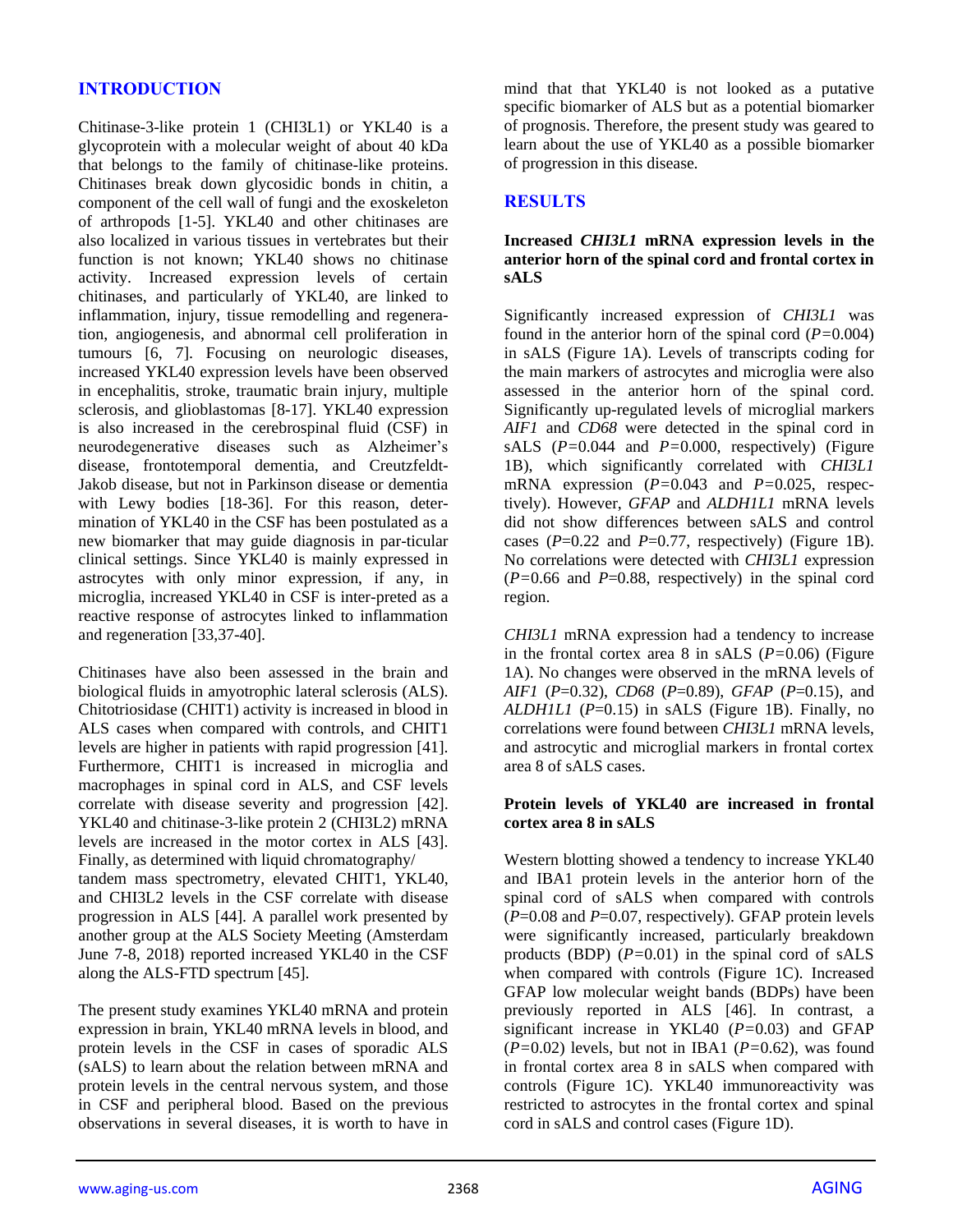

**Figure 1.** (**A**) *CHI3L1* mRNA expression levels in the anterior horn of the lumbar spinal cord and frontal cortex area 8 in sALS and control cases. *CHI3L1* is significantly up-regulated in the anterior spinal cord but has only a tendency to increase without significance in the frontal cortex in sALS compared with controls. (**B**) mRNA expression levels of microglial (*CD68* and *AIF1*) and astroglial (*GFAP* and *ALDH1L1*) markers in the anterior horn of lumbar spinal cord and frontal cortex area 8 in sALS and age-matched controls. Microglial markers CD68 and AIF1 are significantly up-regulated in the anterior horn of the spinal cord but not in the frontal cortex in sALS. The mRNA expression levels of astroglial markers in the spinal cord and frontal cortex are not modified in pathological cases when compared with controls. (**C**) Western blot analysis of YKL40 in the spinal cord (left panel) and frontal cortex area 8 (right panel) of control and sALS; β-actin was used for normalization. Graphical representation of western blot data; fold changes in the expression of protein are determined relative to the control cases. YKL40 and GFAP protein levels are increased in the spinal cord and frontal cortex in sALS when compared with controls. Due to individual variation, increased values in the anterior horn of the spinal cord showed only a tendency without statistical significance. In contrast, expression levels were not significantly modified in sALS. \**P* < 0.05, \*\**P* < 0.01, and \*\*\**P* < 0.001, tendency #*P*<0.1. (**D**) YKL40 expression in frontal cortex area 8 (a, b) and spinal cord (c, d) in control (a, c) and sALS (b, d) cases) is found in astrocytes; immunohistochemical sections lightly counterstained with haematoxylin, bar = 25μm.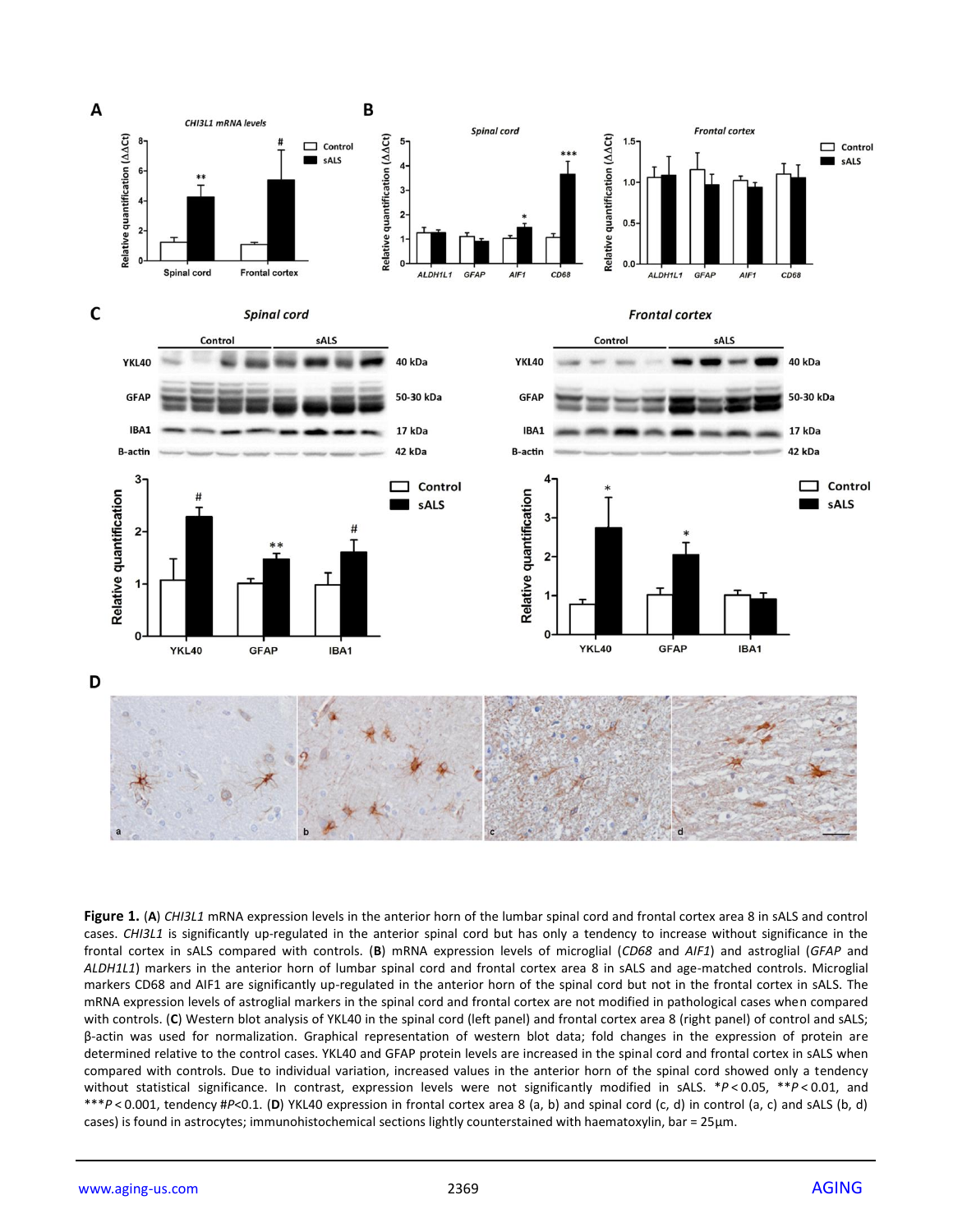

**Figure 2.** (**A**) Quantification of YKL40 protein levels in the CSF in sALS (n=85) and control (n=23) cases. (**B**) ROC curves for YKL-40 quantification in the differential diagnosis of sALS compared to control cases. In the legend, AUC values, corresponding to the area under ROC curves, and 95% confidence intervals are reported. (**C**) Positive correlation between ALS-FRS-R slope (point/month) and YKL40 levels (pg/mL) (Pearson's correlation, *P*=0.000). (**D**) Higher YKL40 protein levels in the CSF are found in cases with short survival (fast progression: FP) when compared with cases with slow and normal progression (SP and NP, respectively; *P* = 0.008, *P* = 0.004). (**E**) *CHI3L1* mRNA expression levels in whole-blood samples of sALS and control cases. *CHI3L1* is not deregulated in sALS.

#### **Levels of YKL40 are increased in CSF of sALS patients and correlate with ALS-FRS evolution and fast disease progression**

Significantly higher YKL40 levels were detected in sALS cases  $(465.41 \pm 13.45 \text{ pg/mL})$  compared with controls  $(399 \pm 29.52 \text{ pg/mL})$  (*P*=0.045) (Figure 2A).

To calculate the clinical accuracy of YKL-40 in discriminating between sALS and the control group, we estimated the AUC value (AUC: 0.6254, 95% CI: 0.52– 0.72) (Figure 2B). Considering the optimal cut-off at 356.24pg/mL, defined by the Youden index, an overall sensitivity of 80% and specificity of 43% can be predicted. To demonstrate possible relations between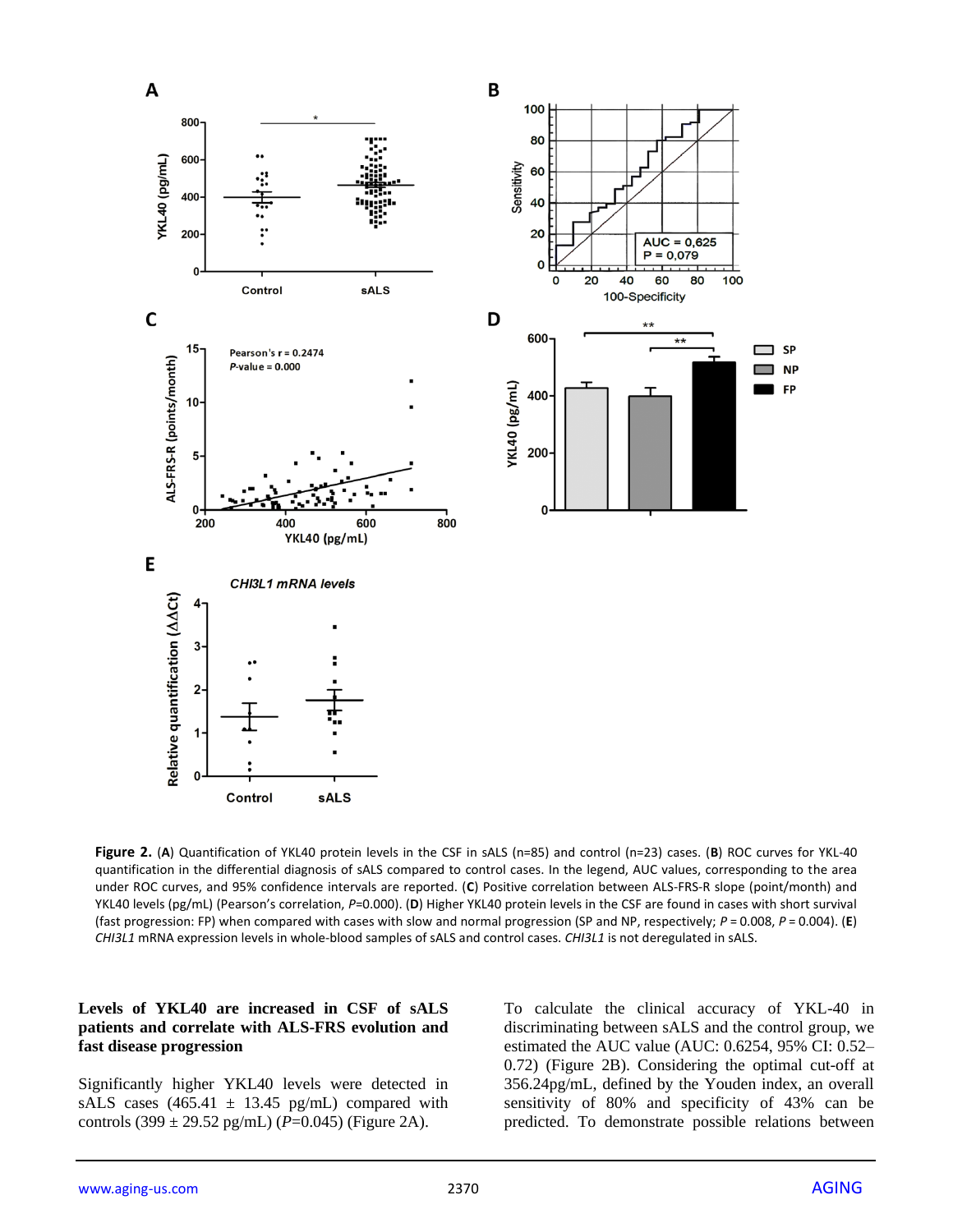increased levels of YKL40 and the main clinical parameters, Pearson's correlation or parametric comparisons tests were applied. Clinical parameters such as age, gender, disease onset, disease progression, signs of frontotemporal lobar degeneration, and ALS-FRS-R score were examined. Pearson's correlation indicated a significant link between age and YKL40 levels, increasing with age in controls and sALS (*P*=0.000). Additionally, Pearson's correlation test demonstrated a positive correlation between ALS-FRS-R slope and YKL40 levels in CSF (*P*=0.004) (Figure 2C). Based on these observations, YKL40 levels were studied in function of the disease progression in every patient; a significant increase in YKL40 CSF levels was identified in those patients with fast progression when compared with patients with slow and normal progression (*P*=0.008 and *P*=0.004, respectively) (Figure 2D). Since at the end of the study only 28 of the 86 sALS cases assessed had died, no attempt was made to analyze the relationship between YKL40 levels in the CSF with survival.

## *CHI3L1* **mRNA levels in blood**

Additionally, *CHI3L1* mRNA levels were analyzed in whole peripheral blood samples of sALS at the time of diagnosis. Despite the relatively small number of control and disease cases, individual variations were frequent in the two groups and accounted for the lack of significant changes between control and sALS cases (Figure 2E).

#### **Levels of NF-L are increased in CSF of sALS patients and correlate with ALS-FRS-R slope evolution, fast disease progression and YKL40 levels**

Neurofilament light chain (NF-L) levels were quantified in CSF of the same cohort of control and sALS cases. Significant higher NF-L levels were detected in sALS cases (4637.55  $\pm$  192.31pg/mL) compared with controls (610.36 ± 81.11pg/mL) (*P*=0.000) (Figure 3A). Additionally, NF-L levels were correlated with ALS-FRS-R slope using Pearson's test; positive correlation



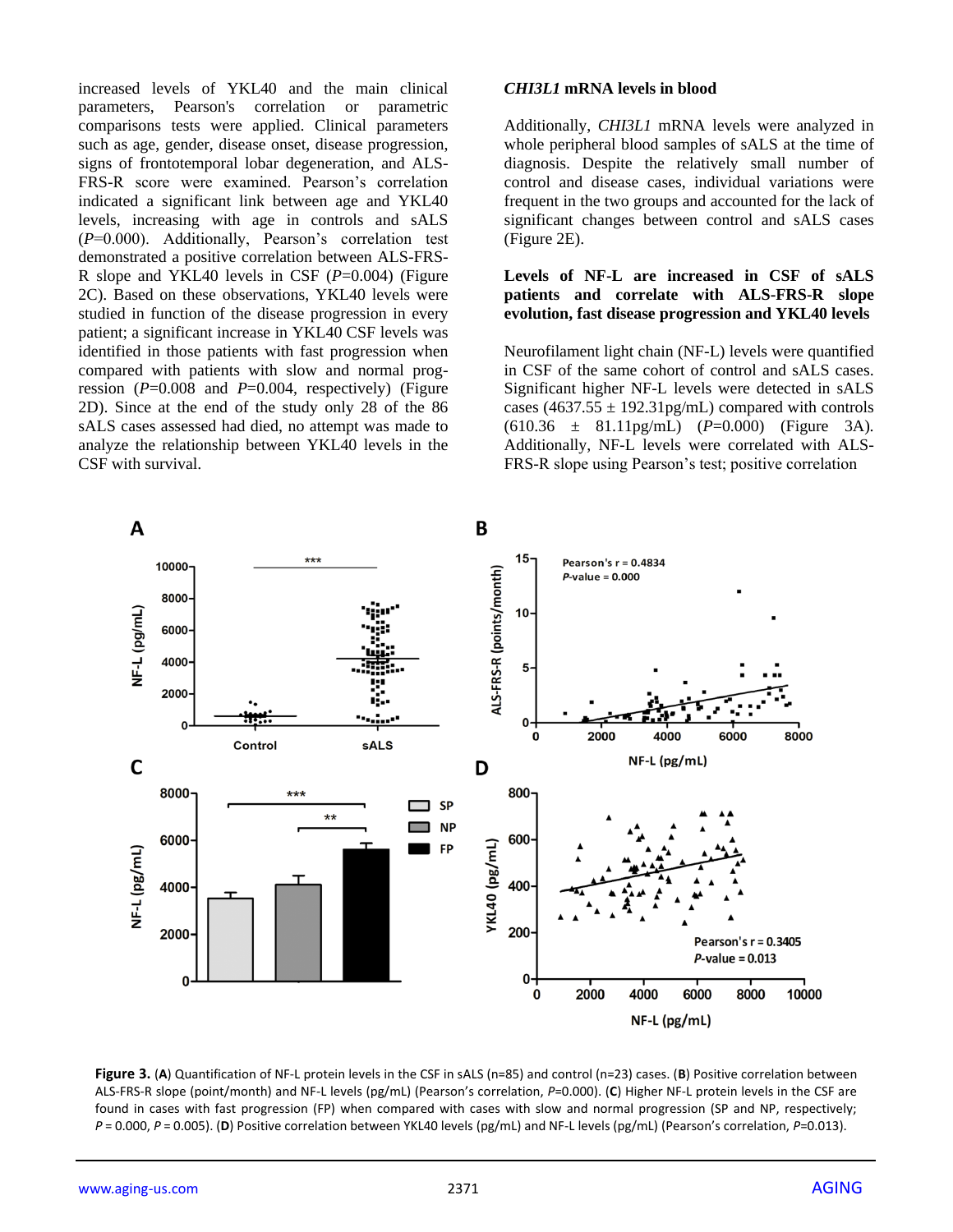was found between ALS-FRS-R and NF-L levels in CSF (*P*=0.000) (Figure 2B). NF-L levels were significantly increased in patients with fast progression when compared with patients with slow and normal progression (*P*=0.000 and *P*=0.005, respectively) (Figure 2C). Finally, positive significant correlation was observed between YKL40 and NF-L levels (Pearson's correlation test, *P*=0.013) (Figure 2D).

# **DISCUSSION**

Inflammation involving microglial cells, macrophages, T cells, astrocytes, and neurons, and mediated by a plethora of mediators of the immune response including Toll-like receptors, members of the complement system, pro- and anti-inflammatory cytokines, chemoquines, and blood vessel factors, are activated in the anterior horn of the spinal cord and, to a lesser extent, in other brain regions in ALS [47-59].

Increased protein levels of several cytokines and mediators of the inflammatory response have also been reported in the CSF in ALS, including IL-1, IL-1β, IL-6, IL-8, IL-12, IL-15, IL-17A, IL-18BP, IL-23, RANTES, chemokines, and MCP1 [60-69]. This heterogeneous representation indicates variations depending on the methods and products employed in the different laboratories. Moreover, CSF profiles of angiogenic and inflammatory factors are, at least in part, dependent on the respiratory status of ALS patients [70].

Increased levels of selected inflammatory markers are found in blood and serum in ALS, thus suggesting systemic inflammatory responses which roughly correlate with disease progression [71-80].

All these observations strongly support a role of inflammation in the pathogenesis of sALS. However, the identification of a biomarker of inflammation with practical prognosis value has been limited because of individual variation and variations between methods and laboratories.

Previous studies in ALS have shown YKL40 mRNA up-regulation in the motor cortex [43] and increased YKL40 protein levels in the CSF correlating with disease progression [44, 45]. Regarding brain tissue, the present observations show significant YKL40 mRNA up-regulation in the anterior horn of the spinal cord and frontal cortex area 8, accompanied by significantly increased YKL40 protein levels in the frontal cortex and a tendency to increased YKL40 in the spinal cord in sALS. Importantly, YKL40 is expressed in astrocytes, in agreement with other observations [33, 36-40], but in contrast to another description ascribing YKL40 expression to brain macrophages [44].

Up-regulation and increased YKL40 expression occcurs in parallel with increased values of microglia markers in the spinal cord but not in the frontal cortex area in sALS, and with increased GFAP protein levels in the spinal cord and frontal cortex but not with GFAP mRNA up-regulation in these regions.

Together, these observations point to earlier responses in astrocytes when compared with microglial reactions in the frontal cortex in sALS, whereas microglial markers are strongly expressed in the spinal cord in the same group of patients.

Based on these findings, increased YKL40 protein levels in the CSF mirror YKL40 changes in the central nervous system, and they can be interpreted as the consequence of YKL40 delivery of astrocytes to the CSF. Unfortunately, no analysis of a possible correlation between YKL40 brain and spinal cord values, and disease progression/survival, was feasible in the present series because of the lack of sufficient clinical data. However, YKL40 CSF values negatively correlate with patient survival, thus indicating that higher YKL40 in the CSF likely occurs in patients with rapid disease progression.

We do not know at this time what the functional implications of elevated YKL40 expression in ALS and other neurological diseases are. Nor do we know whether YKL40, even considering this particular chitinase as a marker of astrocyte inflammation, has beneficial or deleterious effects. In this line, *chi3l1* KO mice have increased astrocytic responses (GFAP staining) and increased IBA1 microglial expression when compared with wild-type animals following traumatic brain injury, thus suggesting that YKL40 limits the extent of astroglial and microglial neuroinflammation [38]. If this is the case then increased YKL40 expression *per se* would not be dangerous but rather a manifestation of increased beneficial response in the face of a more aggressive facet of ALS in a subgroup of patients.

The present findings point to the likelihood that increased YKL40 levels in the CSF are not disease specific but they are good biomarker of disease progression in sALS.

Previous studies have shown increased levels of neurofilaments in the CSF of ALS cases [81-84]. NF heavy chain levels in CSF were negatively correlated disease duration and ALS-FRS-R slope, and NF-L levels in CSF were negatively correlated with disease duration. Thus, NF heavy and light chain levels have potential use as markers of neural degeneration in ALS [85, 86]. Increased NF-L in the CSF are not either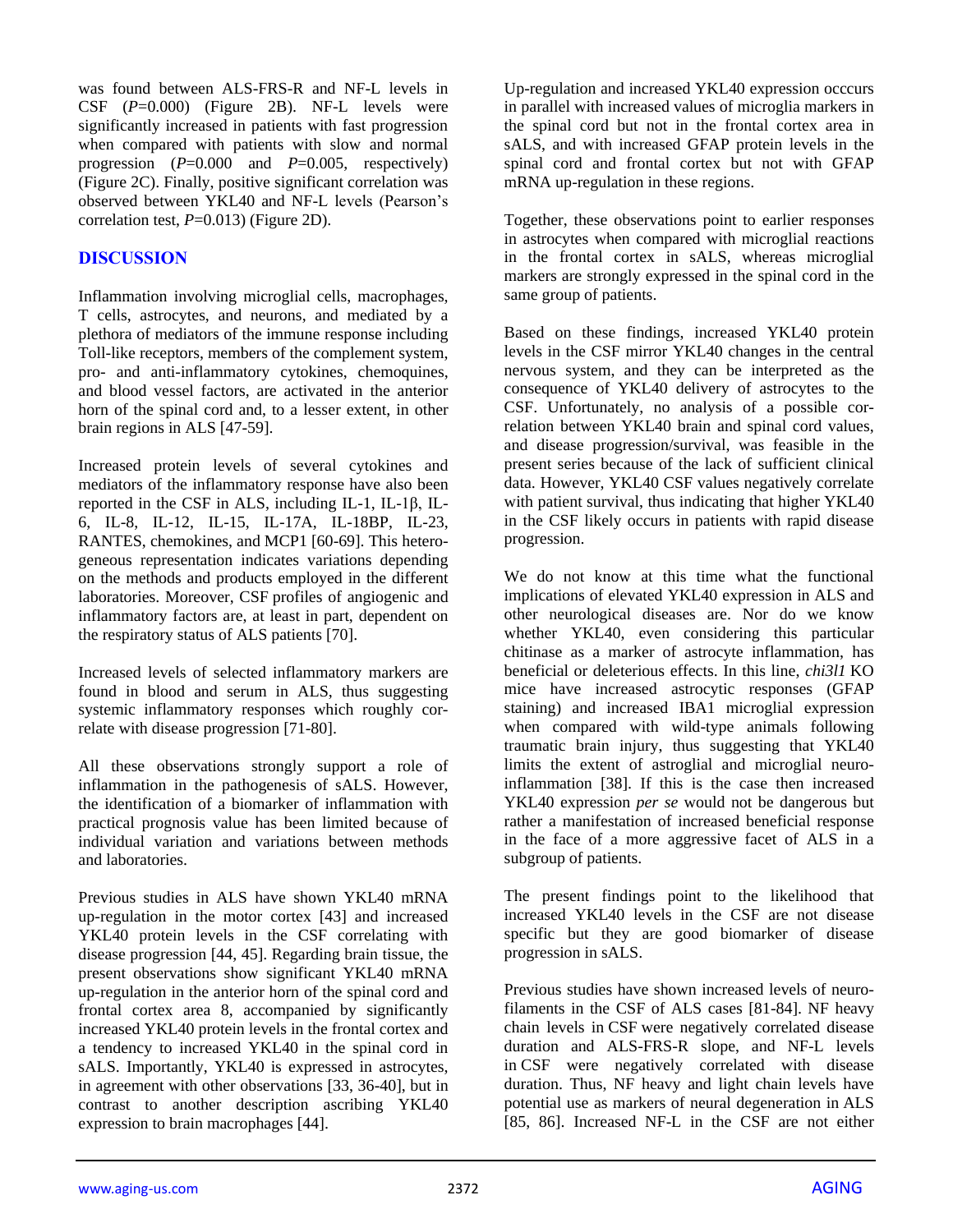specific for the disease, but they are more likely used as measures of disease progression [85, 86].

In the present work, YKL40 levels in the CSF were assessed in parallel with levels of NF light chain. As expected, our results are in line with previous observations by other authors; NF-light chain levels are significantly increased in ALS and levels negatively correlate with disease progression and ALS-FRS-R slope in our series.

In summary, the present findings point that YKL40 and NF-L levels in CSF constitute valuable combination of biomarkers for improving accuracy in the prognosis of patients with sALS.

# **MATERIALS AND METHODS**

## **Tissue samples**

Post-mortem fresh-frozen lumbar spinal cord (SC) and frontal cortex (FC) (Brodmann area 8) tissue samples were obtained from the Institute of Neuropathology HUB-ICO-IDIBELL Biobank following the guidelines of Spanish legislation on this matter and the approval of the local ethics committee. The post-mortem interval between death and tissue processing was between 2h and 17h. One hemisphere was immediately cut in coronal sections, 1-cm thick, and selected areas of the encephalon were rapidly dissected, frozen on metal plates over dry ice, placed in individual air-tight plastic bags, numbered with water-resistant ink, and stored at - 80°C until use for biochemical studies. The other hemisphere was fixed by immersion in 4% buffered formalin for 3 weeks for morphologic studies. Transversal sections of the spinal cord were alternatively frozen at -80°C or fixed by immersion in 4% buffered formalin. The anterior horn of the lumbar spinal cord was dissected on a dry-ice frozen plate under a binocular microscope at a magnification x4.

The neuropathological study was carried out on paraffin sections of twenty-six selected regions of the cerebrum, cerebellum, brain stem, and spinal cord which were stained with haematoxylin and eosin, Klüver Barrera, periodic acid shiff, and processed for immunohistochemistry with anti-β-amyloid, phospho-tau (clone AT8), α-synuclein, αB-crystallin, TDP-43, ubiquitin, p62, glial fibrillary acidic protein, CD68, and IBA1 [87]. All cases met the neuropathological criteria for classical ALS regarding involvement of motor cortex, pyramidal tracts, and selected motor nuclei of the cranial nerves and anterior horn of the spinal cord [88, 89]. In addition, TDP-43-immunoreactive small dys-trophic neurites and TDP-43-positive cytoplasmic neuronal inclusions in frontal cortex area 8 were observed in 11 of 18 cases, but

they were abundant only in three cases (cases 29, 30, and 31). Spongiosis in the upper cortical layers was found in only one case (case 28). Frontotemporal dementia was found in no cases of the present series.

Patients with associated pathology including Alzheimer disease (excepting neurofibrillary tangle, NFT, pathology stages I-II of Braak and Braak), Parkinson disease, tauopathies, vascular diseases, neoplastic diseases affecting the nervous system, metabolic syndrome, hypoxia, and prolonged axonal states such as those occurring in intensive care units were excluded. Cases with infectious, inflammatory, or autoimmune diseases, either systemic or limited to the nervous system, were not included. Age-matched control cases had not suffered from neurologic or psychiatric diseases, and did not have abnormalities in the neuropathological examination excepting NFT pathology stages I-II of Braak and Braak. A summary of sALS and control cases is shown in Table 1.

## **CSF collection**

Cerebrospinal fluid (CSF) was collected prospectively from patients undergoing lumbar puncture due to clinical suspicion of motor neuron disease at the functional unit of amyotrophic lateral sclerosis (UFELA) of the Neurology Service of the Bellvitge University Hospital. Samples were obtained from 86 sALS patients (Table 2). In these patients,  $1.5 \pm 0.5$ mL of CSF was collected in polypropylene tubes as part of the clinical routine investigation. CSF was centrifuged at 3,000 rpm for 15 min at room temperature. Supernatant was collected and aliquoted in volumes of 250μL and stored at -80ºC until use. All samples were analyzed after one freeze/thaw cycle.

Patients were evaluated clinically according to the main signs at onset (spinal, bulbar, and respiratory) and categorized according to disease progression as fast, expected, and slow progression depending on the survival or the clinical evolution in those still alive. Fast progression was considered in patients who survived less than 3 years; normal progression was considered between 3 and 5 years, and slow progression for those still alive after 5 years. The ALS Functional Rating Scale Revised (ALS-FRS-R, version May 2015) was used in every case. CSF from control cases was obtained from 21 healthy donors following the protocols for the use of biological samples for research (Table 2). No ALS cases or controls suffered from infection or inflammatory disorder at the time of sampling. CSF samples from sALS cases and agematched controls were obtained after signed informed consent and approval by the Clinical Research Ethics Committee (CEIC) of the Bellvitge University Hospital.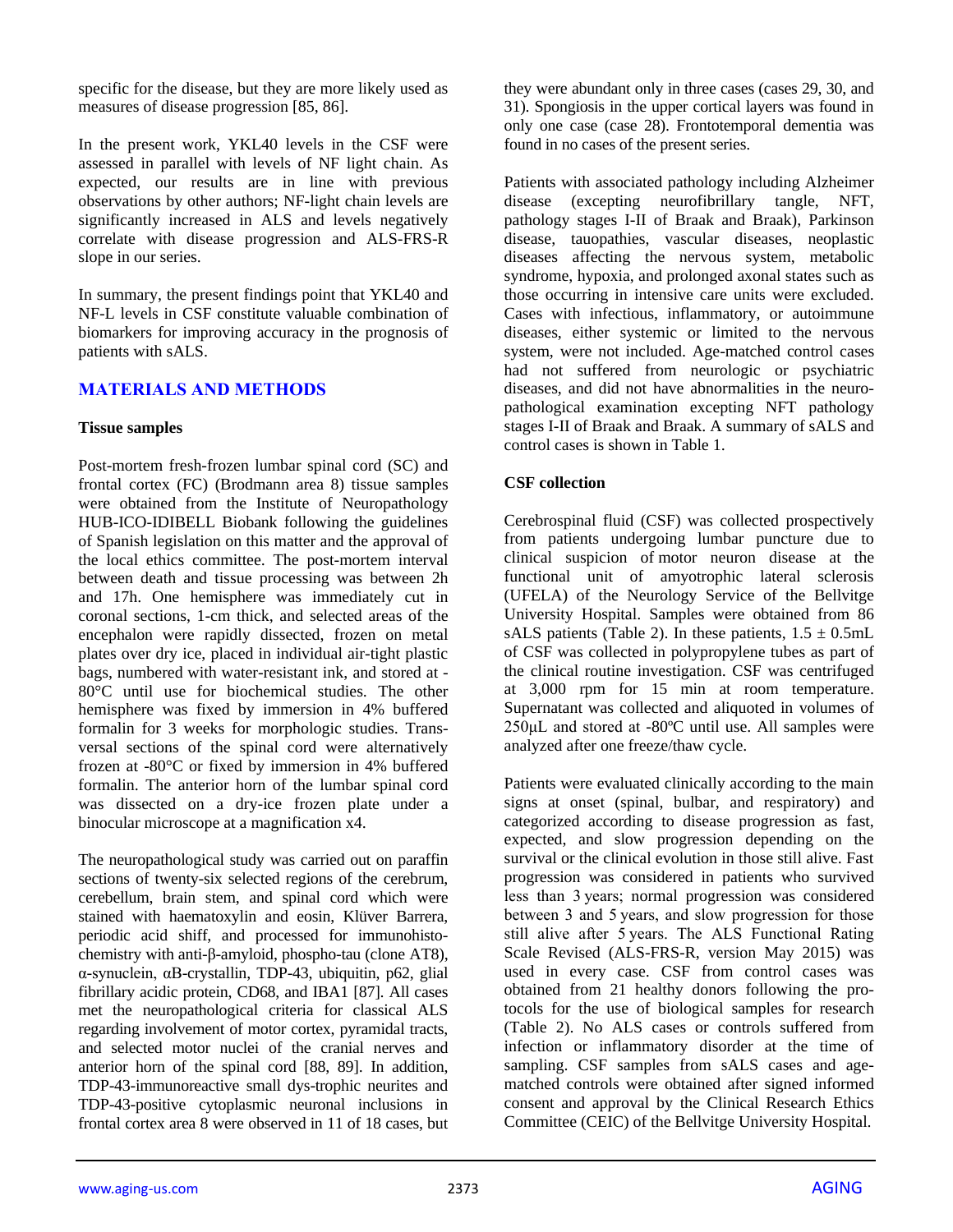| Table 1. Summary of cases with tissue samples. |  |  |  |  |  |  |
|------------------------------------------------|--|--|--|--|--|--|
|------------------------------------------------|--|--|--|--|--|--|

|                |        |                           |                             |                                    |                            | <b>RIN</b> value         |                              |  |
|----------------|--------|---------------------------|-----------------------------|------------------------------------|----------------------------|--------------------------|------------------------------|--|
| Case           | Age    | Gender                    | <b>Diagnosis</b>            | PM delay                           | <b>Initial</b><br>symptoms | SC                       | ${\bf FC}$                   |  |
| $\mathbf{1}$   | 49     | $\mathbf F$               | Control                     | $07$ h $00$ min                    |                            | $\blacksquare$           | $7.2\,$                      |  |
| $\overline{c}$ | 75     | $\rm F$                   | Control                     | 03 h 00 min                        |                            |                          | $7.2\,$                      |  |
| 3              | 55     | $\mathbf M$               | Control                     | 05 h 40 min                        |                            |                          | 7.7                          |  |
| 4              | 59     | $\mathbf M$               | Control                     | 12 h 05 min                        |                            | 6.4                      | $\qquad \qquad -$            |  |
| 5              | 59     | $\mathbf M$               | Control                     | 07 h 05 min                        |                            |                          | 7.8                          |  |
| 6              | 43     | $\mathbf M$               | Control                     | 05 h 55 min                        |                            | 6.6                      | 7.7                          |  |
| 7              | 53     | $\mathbf M$               | Control                     | 07 h 25 min                        |                            | $\overline{\phantom{a}}$ | 5.3                          |  |
| 8              | 56     | $\mathbf M$               | Control                     | 03 h 50 min                        |                            |                          | 7.6                          |  |
| 9              | 47     | $\mathbf M$               | Control                     | 04 h 55 min                        |                            | 5.6                      | 7.7                          |  |
| $10\,$         | 64     | $\rm F$                   | Control                     | 11 h 20 min                        |                            | 6.2                      | $\overline{\phantom{a}}$     |  |
| 11             | 46     | $\mathbf M$               | Control                     | 15 h 00 min                        |                            | 5.9                      | 7.9                          |  |
| 12             | 56     | $\mathbf M$               | Control                     | 07 h 10 min                        |                            | 6.1                      |                              |  |
| 13             | 71     | $\mathbf F$               | Control                     | 08 h 30 min                        |                            | 5.9                      |                              |  |
| 14             | 64     | $\rm F$                   | Control                     | 05 h 00 min                        |                            | 7.0                      |                              |  |
| 15             | 79     | ${\bf F}$                 | Control                     | 06 h 25 min                        |                            | 6.7                      |                              |  |
| 16             | 75     | $\mathbf M$               | Control                     | 07 h 30 min                        |                            | 5.0                      |                              |  |
| 17             | 55     | $\mathbf M$               | Control                     | 09 h 45 min                        |                            | 5.3                      | $\overline{\phantom{a}}$     |  |
| 18             | 52     | $\mathbf M$               | Control                     | 03 h 00 min                        |                            |                          | 8.3                          |  |
| 19             | 52     | $\mathbf M$               | Control                     | 04 h 40 min                        |                            |                          | 6.3                          |  |
| $20\,$         | 76     | M                         | Control                     | 06 h 30 min                        |                            | 6.6                      | $\overline{\phantom{0}}$     |  |
| 21             | 60     | ${\bf F}$                 | Control                     | 11 h 30 min                        |                            | $\overline{\phantom{a}}$ | 7.5                          |  |
| $22\,$         | 51     | $\mathbf F$               | Control                     | 04 h 00 min                        |                            | 6.3                      | 7.9                          |  |
| 23             | 54     | $\mathbf M$               | Control                     | 08 h 45 min                        |                            | $\overline{\phantom{a}}$ | 7.0                          |  |
| 24             | 56     | $\mathbf M$               | <b>ALS</b>                  | 10 h 50 min                        | $\rm NA$                   | 7.1                      | $\overline{\phantom{a}}$     |  |
| 25             | 70     | $\mathbf M$               | <b>ALS</b>                  | 03 h 00 min                        | Respiratory                | 7.3                      | 7.0                          |  |
| 26             | 77     | $\mathbf M$               | <b>ALS</b>                  | 04 h 30 min                        | $\rm NA$                   | 7.4                      | $\qquad \qquad \blacksquare$ |  |
| 27             | 56     | ${\bf F}$                 | <b>ALS</b>                  | 03 h 45 min                        | NA                         | 8.2                      | 7.7                          |  |
| $28\,$         | 59     | M                         | $\ensuremath{\mathbf{ALS}}$ | $03$ h $15$ min                    | $\rm NA$                   | 7.5                      | 7.7                          |  |
| 29             | 63     | ${\bf F}$                 | $\ensuremath{\mathbf{ALS}}$ | 13 h 50 min                        | <b>Bulbar</b>              | 6.8                      | $8.2\,$                      |  |
| $30\,$         | 59     | ${\bf F}$                 | $\ensuremath{\mathbf{ALS}}$ | 14 h 15 min                        | $\rm NA$                   | 6.4                      | 6.7                          |  |
| 31             | 54     | $\mathbf M$               | $\ensuremath{\mathbf{ALS}}$ | 04 h 50 min                        | Spinal                     |                          | 7.8                          |  |
| 32             | 76     | $\mathbf M$               | $\ensuremath{\mathbf{ALS}}$ | 12 h 40 min                        | Spinal                     |                          | 7.4                          |  |
| 33             | 64     | $\mathbf M$               | $\ensuremath{\mathbf{ALS}}$ | 16 h 30 min                        | $\rm NA$                   | 6.3                      | 7.3                          |  |
| 34             | 57     | ${\bf F}$                 | $\ensuremath{\mathsf{ALS}}$ | 04 h 00 min                        | <b>Bulbar</b>              | 6.2                      | 8.6                          |  |
| 35             | 75     | ${\bf F}$                 | $\ensuremath{\mathbf{ALS}}$ | 04 h 05 min                        | <b>Bulbar</b>              | 6.8                      | 6.8                          |  |
| 36             | 79     | $\boldsymbol{\mathrm{F}}$ | $\ensuremath{\mathbf{ALS}}$ | $02$ h $10$ min                    | $\rm NA$                   | 7.0                      | $\overline{\phantom{a}}$     |  |
| 37             | 57     | $\boldsymbol{\mathrm{F}}$ | $\ensuremath{\mathbf{ALS}}$ | $10\ \mathrm{h}\ 00\ \mathrm{min}$ | <b>Bulbar</b>              | 6.5                      | 7.1                          |  |
| 38             | $50\,$ | $\mathbf M$               | $\ensuremath{\mathsf{ALS}}$ | $10\ \mathrm{h}\ 10\ \mathrm{min}$ | Spinal                     |                          | 5.9                          |  |
| 39             | 59     | ${\bf F}$                 | $\ensuremath{\mathbf{ALS}}$ | 02 h 30 min                        | Spinal                     |                          | 7.5                          |  |
| $40\,$         | $46\,$ | $\mathbf M$               | $\ensuremath{\mathbf{ALS}}$ | $07$ h $00$ min                    | Spinal                     | 7.0                      | $\ \, 8.0$                   |  |
| $41\,$         | 69     | ${\bf F}$                 | $\ensuremath{\mathbf{ALS}}$ | 17 h 00 min                        | Spinal                     | 6.4                      | 6.3                          |  |

Abbreviations: F: female; M: male; PM delay: post-mortem delay; SC: spinal cord; FC: frontal cortex; RIN: RNA integrity number.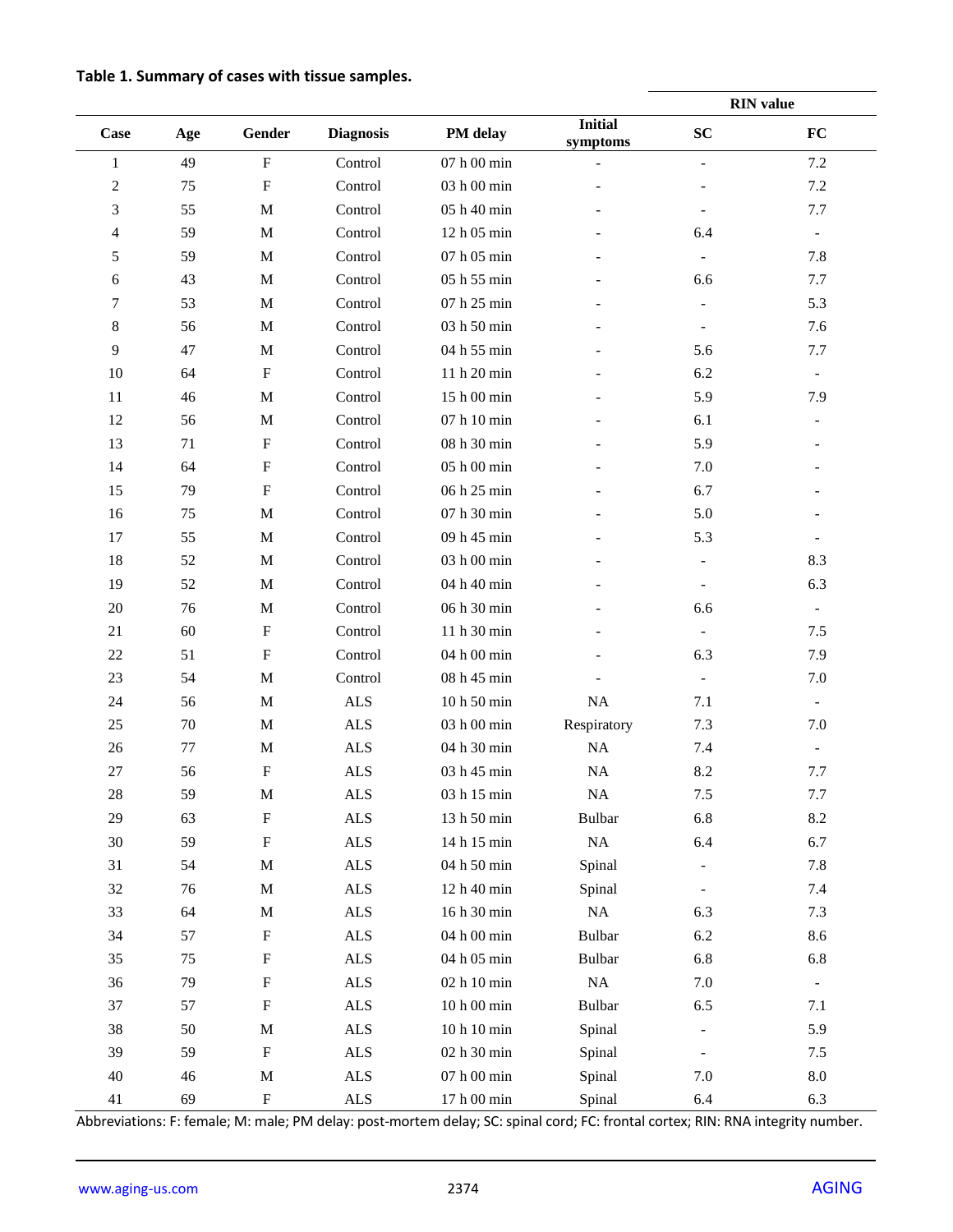| Group       | n  | Gender            | <b>Initial symptoms</b> |    |
|-------------|----|-------------------|-------------------------|----|
| Control     | 21 | $9(M) + 12(F)$    |                         |    |
|             |    |                   | Spinal                  | 55 |
| <b>sALS</b> | 86 | $47 (M) + 39 (F)$ | Bulbar                  | 29 |
|             |    |                   | Respiratory             |    |

#### **Table 2. Summary of cases with CSF samples.**

Abbreviations: F: female; M: male; NA: not available.

| Case           | Age | Gender         | <b>Diagnosis</b>            | <b>Initial symptoms</b> | <b>RIN</b> value   |
|----------------|-----|----------------|-----------------------------|-------------------------|--------------------|
| 1              | 60  | $\mathbf{M}$   | Control                     | ۰                       | 9.1                |
| $\overline{2}$ | 68  | $\mathbf{M}$   | Control                     |                         | 9.2                |
| 3              | 66  | $\mathbf F$    | Control                     |                         | 9.0                |
| $\overline{4}$ | N/A | M              | Control                     |                         | 8.9                |
| 5              | 74  | M              | Control                     |                         | $\boldsymbol{8.0}$ |
| 6              | N/A | $\mathbf F$    | Control                     |                         | 8.3                |
| $\tau$         | 67  | $\mathbf{M}$   | Control                     |                         | 6.1                |
| 8              | 72  | $\mathbf F$    | Control                     |                         | 6.0                |
| 9              | 44  | $\mathbf{F}$   | Control                     |                         | 6.0                |
| $10\,$         | 66  | F              | Control                     |                         | 6.1                |
| 11             | 60  | $\mathbf{M}$   | <b>ALS</b>                  | Spinal                  | 7.4                |
| 12             | 63  | M              | $\ensuremath{\mathbf{ALS}}$ | Spinal                  | 8.7                |
| 13             | 66  | $\overline{F}$ | ALS                         | <b>Bulbar</b>           | 8.9                |
| 14             | 53  | $\mathbf{F}$   | <b>ALS</b>                  | <b>Bulbar</b>           | 7.3                |
| 15             | 73  | $\mathbf{M}$   | <b>ALS</b>                  | <b>Bulbar</b>           | 8.6                |
| 16             | 65  | $\mathbf M$    | ALS                         | Spinal                  | 8.9                |
| 17             | 43  | M              | $\ensuremath{\mathbf{ALS}}$ | <b>Bulbar</b>           | 8.6                |
| 18             | 57  | $\mathbf{F}$   | <b>ALS</b>                  | <b>Bulbar</b>           | 7.4                |
| 19             | 65  | M              | <b>ALS</b>                  | <b>Bulbar</b>           | 7.1                |
| 20             | 67  | $\mathbf{M}$   | <b>ALS</b>                  | <b>Bulbar</b>           | 7.4                |
| 21             | 73  | M              | $\ensuremath{\mathbf{ALS}}$ | Spinal                  | 6.1                |
| 22             | 73  | $\overline{F}$ | <b>ALS</b>                  | Spinal                  | 6.0                |

**Table 3**. **Summary of cases for whole peripheral blood mRNA studies.**

Abbreviations: F: female; M: male; NA: not available; RIN: RNA integrity value.

Whole blood samples were collected using PAXgene Blood RNA Tube (PAXgene Blood RNA Tube, PreAnalytiX, Qiagen® GmbH, Hilden, GE) collecting system. Two PAXgene Blood RNA tubes were obtained per case. Samples were collected at the first visit once the clinical diagnosis was established (n=12 sALS, n=10 controls).Tubes were kept for 2 h at room temperature to ensure lysis of blood cells, and then stored at −20°C for 24 h. Thereafter, tubes were stored at −80°C for at least 7 days prior to processing. A summary of sALS and control cases is shown in Table 3.

#### **Genetic studies**

Genetic testing was performed on genomic DNA isolated from blood or brain tissue. Informed consent for the chromosome9 open reading frame (*C9ORF72*), superoxide dismutase 1 (*SOD1*), TAR DNA binding protein (*TARDBP*), and FUS RNA binding protein (*FUS*) analysis was obtained from each patient or legal representative. Patients in this study did not show mutations in the assessed genes.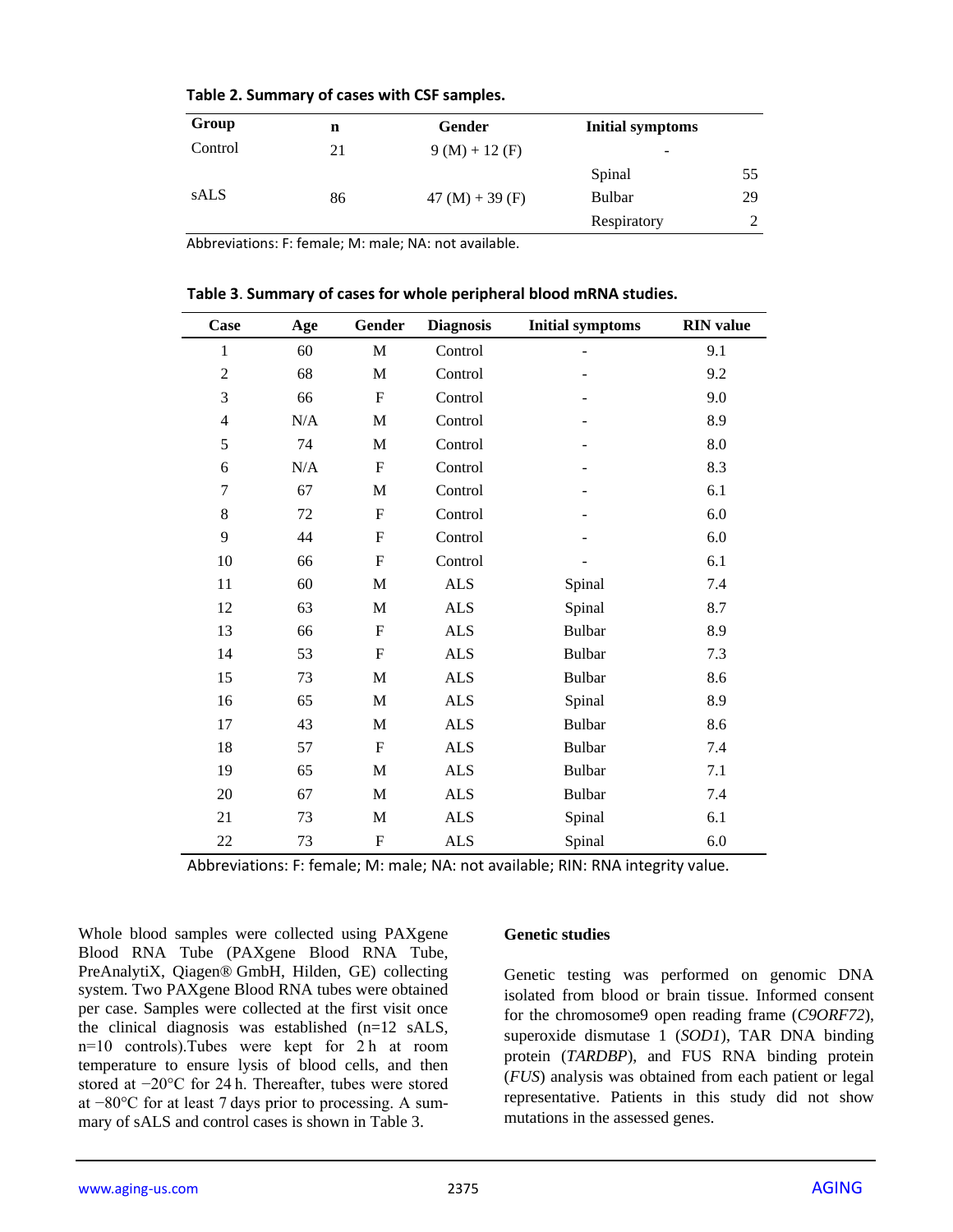## **RNA extraction and RT-qPCR**

RNA from dissected frozen anterior horn of the lumbar spinal cord (n=14 sALS, n=13 controls) and frontal cortex area 8 (n=15 sALS, n=14 controls) was extracted following the instructions of the supplier (RNeasy Mini Kit, Qiagen® GmbH, Hilden, Germany). PAXgene Blood RNA tubes were incubated overnight at 4°C in a shaker-plate to equilibrate the temperature and to increase yields, and then at room temperature for 2h before starting the procedure. RNA from frozen whole blood samples was extracted following the instructions of the supplier (PAXgene Blood RNA kit, PreAnalytiX, Qiagen® GmbH, Hilden, GE). RNA integrity and 28S/18S ratios were determined with the Agilent Bioanalyzer (Agilent Technologies Inc, Santa Clara, CA, USA) to assess RNA quality, and the RNA concentration was evaluated using a NanoDrop™ Spectrophotometer (Thermo Fisher Scientific). Complementary DNA (cDNA) preparation used the High-Capacity cDNA Reverse Transcription kit (Applied Biosystems, Foster City, CA, USA) following the protocol provided by the supplier. Parallel reactions for each RNA sample were run in the absence of MultiScribe Reverse Transcriptase to assess the lack of contamination of genomic DNA. TaqMan RT-qPCR assays were performed in duplicate for each gene on cDNA samples in 384-well optical plates using an ABI Prism 7900 Sequence Detection system (Applied Biosystems, Life Technologies, Waltham, MA, USA). For each 10μL TaqMan reaction, 4.5μL cDNA was mixed with 0.5μL 20x TaqMan Gene Expression Assays and 5μL of 2x TaqMan Universal PCR Master Mix (Applied Biosystems). Taqman probes used in expression assays were: allograft inflammatory factor (*AIF1*) (Hs00741549\_g1) coding for IBA1, aldehyde dehydrogenase 1 family member L1 (*ALDH1L1*) (Hs01003842\_m1), glial fibrillary acidic protein (*GFAP*) (Hs00909233\_m1), and *CHI3L1* (Hs01072228\_m1). Hypoxanthine-guanine phosphoribosyltransferase (*HPRT1*) was used as internal control for normalization of spinal cord samples, whereas β-glucuronidase (*GUS-β*) was used as the internal control for normalization of frontal cortex samples [90, 91]. Mean values of two house-keeping genes, glucuronidase beta (*GUS-β*) [92] and glyceraldehyde 3-phosphate dehydrogenase (*GAPDH*) [93], were used as internal controls for normalization of whole-blood mRNA expression studies.

The parameters of the reactions were 50°C for 2min, 95°C for 10min, and 40 cycles of 95°C for 15sec and 60°C for 1min. Finally, the capture of all TaqMan PCR data used the Sequence Detection Software (SDS version 2.2.2, Applied Biosystems). The double-delta cycle threshold  $(\Delta \Delta CT)$  method was utilized to analyze the data results with Student's-*t* test.

## **Gel electrophoresis and immunoblotting**

Frozen samples of frontal cortex area  $8$  (n=6 sALS, n=6 controls) and anterior horn of the spinal cord at the lumbar level  $(n=4 \text{ sALS}, n=4 \text{ controls})$  were homogenized in RIPA lysis buffer composed of 50mM Tris/HCl buffer, pH 7.4 containing 2mM EDTA, 0.2% Nonidet P-40, 1mM PMSF, protease and phosphatase inhibitor cocktail (Roche Molecular Systems, USA). The homogenates were centrifuged for 20 min at 12,000 rpm. Protein concentration was determined with the BCA method (Thermo Scientific). Equal amounts of protein (12μg) for each sample were loaded and separated by electrophoresis on 10% sodium dodecyl sulfate polyacrylamide gel electrophoresis (SDS-PAGE) gels and then transferred onto nitrocellulose membranes (Amersham, Freiburg, GE). Non-specific bindings were blocked by incubation in 3% albumin in PBS containing 0.2% Tween for 1h at room temperature. After washing, the membranes were incubated overnight at 4°C with antibodies against glial fibrillary acidic protein (GFAP) (dilution of 1:500; rabbit polyclonal monoclonal, MO761, Dako, Agilent, Santa Clara, USA), ionized calcium binding adapter molecule 1 (IBA1) for microglia (diluted at 1:1,000; rabbit polyclonal, 019- 19741, WAKO, Fujifilm, Tokyo, Japan), and YKL-40 (diluted 1:200; goat polyclonal, AF-2599, R&D Systems, Minneapolis, MN, USA). Protein loading was monitored using an antibody against β-actin (42 kDa, 1:30,000, Sigma). Membranes were incubated for 1h with appropriate HRP-conjugated secondary antibodies (1:2,000, Dako); the immunoreaction was revealed with a chemiluminescence reagent (ECL, Amersham). Densitometric quantification was carried out with the ImageLab v4.5.2 software (BioRad), using β-actin for normalization. Six samples per group were analyzed.

# **Immunohistochemistry**

De-waxed sections, 4μm thick, of the lumbar spinal cord (n=6 sALS, n=6 controls) and frontal cortex area 8 (n=6 sALS, n=6 controls) were processed in parallel for immunohistochemistry. Endogenous peroxidases were blocked by incubation in 10% methanol-1%  $H_2O_2$  for 15min followed by 3% normal horse serum. Then the sections were incubated at 4°C overnight with anti-YKL40 primary antibody (PA5-43746, ThermoFisher, Waltham, Massachusetts, USA) at a dilution of 1:200. Immediately afterwards, the sections were incubated with EnVision + system peroxidase (Dako, Agilent, Santa Clara, CA, USA) for 30min at room temperature. The peroxidase reaction was visualized with diaminobenzidine and  $H_2O_2$ . No signal was obtained following incubation with only the secondary antibody. Sections were slightly stained with haematoxylin.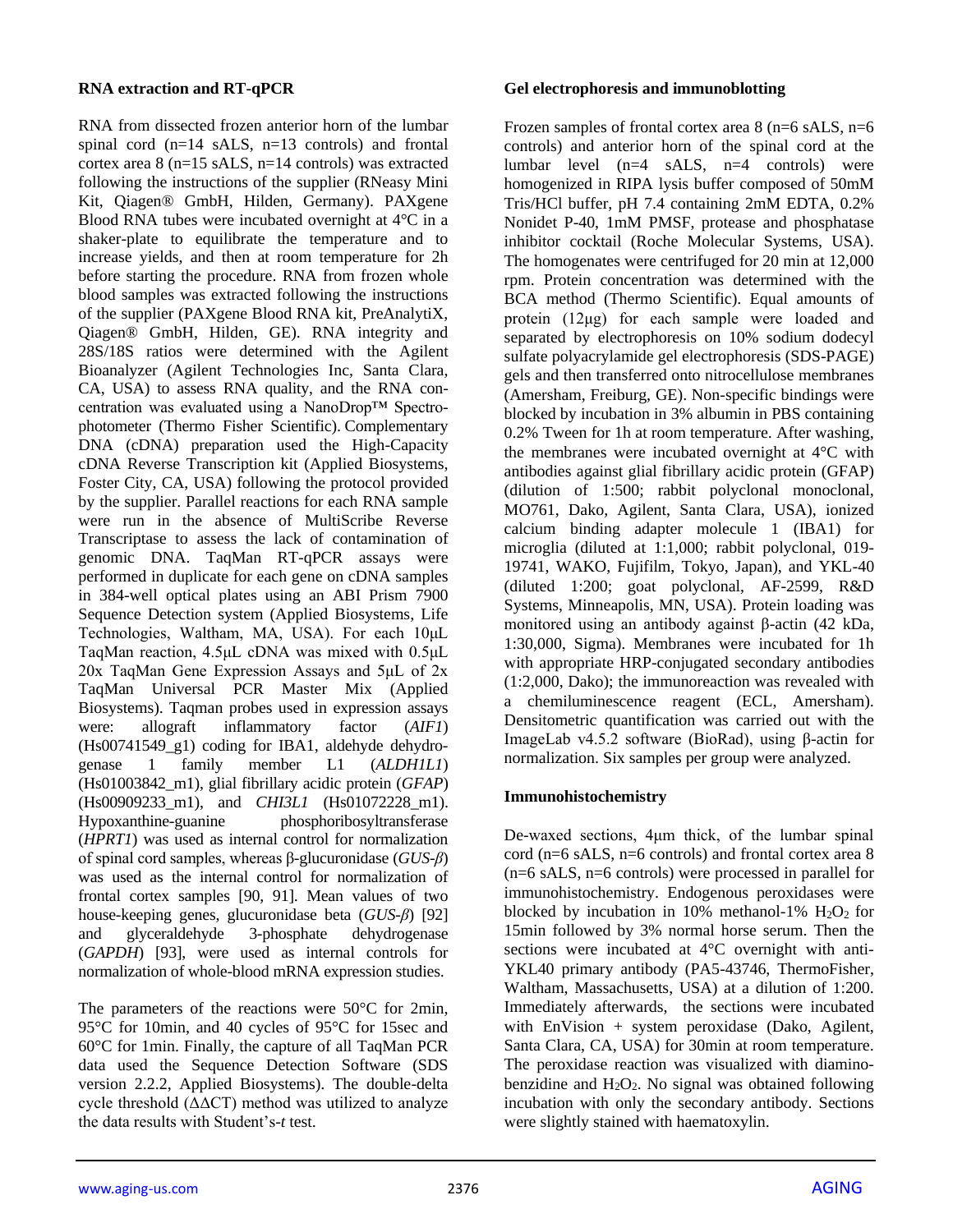## **Enzyme-linked immunosorbent assays (ELISA) in CSF**

YKL40 protein levels were measured using the MicroVue YKL40 EIA ELISA kit (Quidel, San Diego, CA, USA) following the manufacturer's instructions. Receiver operating characteristic (ROC) curves and derived area under the curve (AUC) were calculated. The best cut-off value, sensitivity, and specificity were estimated based on the Youden index (point on a ROC curve providing the best balance of both sensitivity and specificity) [94]. NF-L levels were measured using the NF-light® (Neurofilament light) ELISA kit from UmanDiagnostics (Umea, Sweden) following the manufacturer's instructions.

## **Statistical analysis**

The normality of distribution was analyzed with the Kolmogorov-Smirnov test. The unpaired Student's *t*-test was used to compare each group when values followed normal distribution, and statistical analysis of the CSF protein data between groups was carried out using oneway analysis of variance (ANOVA) followed by Tukey post-test, in both cases using the SPSS software (IBM Corp. Released 2013, IBM-SPSS Statistics for Windows, Version 21.0., Armonk, NY, USA). Graphic design was performed with GraphPad Prism version 5.01 (La Jolla, CA, USA). Outliers were detected using the GraphPad software QuickCalcs (*p* < 0.05). The data were expressed as mean  $\pm$  SEM, and significance levels were set at \**P* < 0.05, \*\**P* < 0.01, and \*\*\**P* < 0.001, and tendencies at  $#P < 0.1$ . Pearson's correlation coefficient was used to assess a possible linear association between two continuous quantitative variables.

# **AUTHOR CONTRIBUTIONS**

PA-B carried out the analysis of YKL40 expression in brain tissue, CSF and peripheral blood; RD and MP examined the clinical characteristics and course of the patients, and obtained CSF and blood from sALS cases; MJC obtained the CSF from control individuals; FLl advised certain aspects of YKL40 in brain and CSF; IF directed and supervised the study, evaluated the results, and wrote the final version of the manuscript which was circulated for comments and suggestions, and approved by all the authors.

# **ACKNOWLEDGEMENTS**

We wish to thank T. Yohannan for editorial assistance.

# **CONFLICTS OF INTEREST**

The authors declare no conflicts of interest.

## **FUNDING**

This study was supported by grants from CIBERNED and PI17/00809 Institute of Health Carlos III, and cofunded by FEDER funds/European Regional Development Fund (ERDF)—a way to build Europe; ALS intra-CIBERNED project to IF; IFI15/00035 fellowship to PA-B; Spanish Ministry of Health - Instituto Carlos III/ Fondo Social Europeo (CP16/00041) to FLl, and "Retos todos unidos contra la ELA" and "Proyecto DGeneración conexiones con sentido" to MP.

# **REFERENCES**

- 1. Adrangi S, Faramarzi MA. From bacteria to human: a journey into the world of chitinases. Biotechnol Adv. 2013; 31:1786–95. <https://doi.org/10.1016/j.biotechadv.2013.09.012>
- 2. Karthik N, Akanksha K, Pandey A. Production, purification and properties of fungal chitinases--a review. Indian J Exp Biol. 2014; 52:1025–35.
- 3. Rathore AS, Gupta RD. Chitinases from bacteria to human: properties, applications, and future perspectives. Enzyme Res. 2015; 2015:791907. <https://doi.org/10.1155/2015/791907>
- 4. Di Rosa M, Distefano G, Zorena K, Malaguarnera L. Chitinases and immunity: ancestral molecules with new functions. Immunobiology. 2016; 221:399–411. <https://doi.org/10.1016/j.imbio.2015.11.014>
- 5. Langner T, Göhre V. Fungal chitinases: function, regulation, and potential roles in plant/pathogen interactions. Curr Genet. 2016; 62:243–54. <https://doi.org/10.1007/s00294-015-0530-x>
- 6. Shao R, Hamel K, Petersen L, Cao QJ, Arenas RB, Bigelow C, Bentley B, Yan W. YKL-40, a secreted glycoprotein, promotes tumor angiogenesis. Oncogene. 2009; 28:4456–68. <https://doi.org/10.1038/onc.2009.292>
- 7. Lee CG, Da Silva CA, Dela Cruz CS, Ahangari F, Ma B, Kang MJ, He CH, Takyar S, Elias JA. Role of chitin and chitinase/chitinase-like proteins in inflammation, tissue remodeling, and injury. Annu Rev Physiol. 2011; 73:479–501. [https://doi.org/10.1146/annurev](https://doi.org/10.1146/annurev-physiol-012110-142250)[physiol-012110-142250](https://doi.org/10.1146/annurev-physiol-012110-142250)
- 8. Pelloski CE, Mahajan A, Maor M, Chang EL, Woo S, Gilbert M, Colman H, Yang H, Ledoux A, Blair H, Passe S, Jenkins RB, Aldape KD. YKL-40 expression is associated with poorer response to radiation and shorter overall survival in glioblastoma. Clin Cancer Res. 2005; 11:3326–34.

<https://doi.org/10.1158/1078-0432.CCR-04-1765>

9. Bonneh-Barkay D, Bissel SJ, Wang G, Fish KN, Nicholl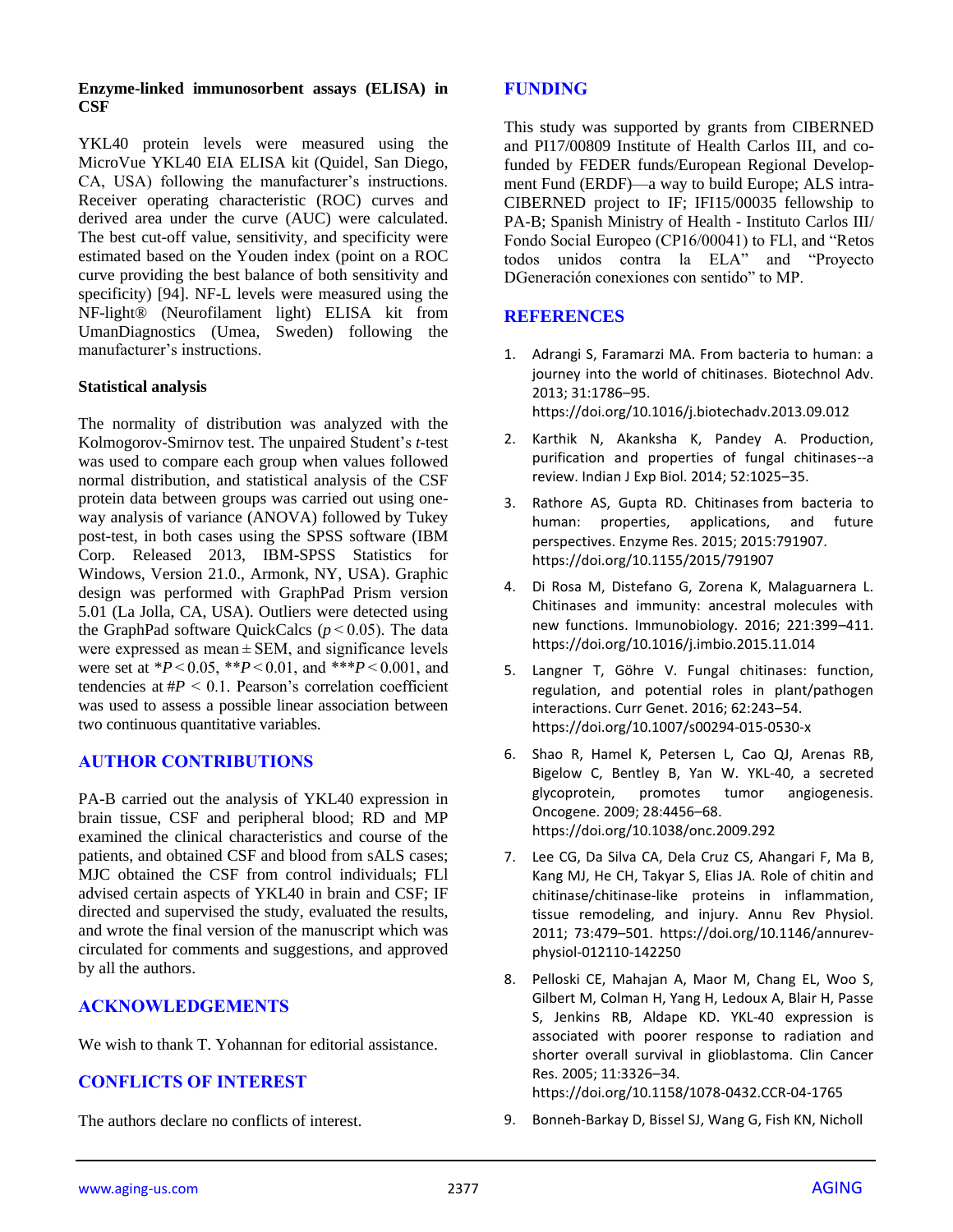GC, Darko SW, Medina-Flores R, Murphey-Corb M, Rajakumar PA, Nyaundi J, Mellors JW, Bowser R, Wiley CA. YKL-40, a marker of simian immunodeficiency virus encephalitis, modulates the biological activity of basic fibroblast growth factor. Am J Pathol. 2008; 173:130–43.

<https://doi.org/10.2353/ajpath.2008.080045>

- 10. Bonneh-Barkay D, Wang G, Starkey A, Hamilton RL, Wiley CA. In vivo CHI3L1 (YKL-40) expression in astrocytes in acute and chronic neurological diseases. J Neuroinflammation. 2010a; 7:34. <https://doi.org/10.1186/1742-2094-7-34>
- 11. Bonneh-Barkay D, Zagadailov P, Zou H, Niyonkuru C, Figley M, Starkey A, Wang G, Bissel SJ, Wiley CA, Wagner AK. YKL-40 expression in traumatic brain injury: an initial analysis. J Neurotrauma. 2010b; 27:1215–23[. https://doi.org/10.1089/neu.2010.1310](https://doi.org/10.1089/neu.2010.1310)
- 12. Horbinski C, Wang G, Wiley CA. YKL-40 is directly produced by tumor cells and is inversely linked to EGFR in glioblastomas. Int J Clin Exp Pathol. 2010; 3:226–37.
- 13. Comabella M, Fernández M, Martin R, Rivera-Vallvé S, Borrás E, Chiva C, Julià E, Rovira A, Cantó E, Alvarez-Cermeño JC, Villar LM, Tintoré M, Montalban X. Cerebrospinal fluid chitinase 3-like 1 levels are associated with conversion to multiple sclerosis. Brain. 2010; 133:1082–93. <https://doi.org/10.1093/brain/awq035>
- 14. Iwamoto FM, Hormigo A. Unveiling YKL‐40, from serum marker to target therapy in glioblastoma. Front Oncol. 2014; 4:90. <https://doi.org/10.3389/fonc.2014.00090>
- 15. Burman J, Raininko R, Blennow K, Zetterberg H, Axelsson M, Malmeström C. YKL-40 is a CSF biomarker of intrathecal inflammation in secondary progressive multiple sclerosis. J Neuroimmunol. 2016; 292:52–57.

<https://doi.org/10.1016/j.jneuroim.2016.01.013>

- 16. Mañé-Martínez MA, Olsson B, Bau L, Matas E, Cobo-Calvo Á, Andreasson U, Blennow K, Romero-Pinel L, Martínez-Yélamos S, Zetterberg H. Glial and neuronal markers in cerebrospinal fluid in different types of multiple sclerosis. J Neuroimmunol. 2016; 299:112– 17[. https://doi.org/10.1016/j.jneuroim.2016.08.004](https://doi.org/10.1016/j.jneuroim.2016.08.004)
- 17. Quintana E, Coll C, Salavedra-Pont J, Muñoz-San Martín M, Robles-Cedeño R, Tomàs-Roig J, Buxó M, Matute-Blanch C, Villar LM, Montalbán X, Comabella M, Perkal H, Gich J, Ramió-Torrentà L. Cognitive impairment in early stages of multiple sclerosis is associated with high cerebrospinal fluid levels of chitinase 3-like 1 and neurofilament light chain. Eur J Neurol. 2018; 25:1189–91.

<https://doi.org/10.1111/ene.13687>

- 18. Craig-Schapiro R, Perrin RJ, Roe CM, Xiong C, Carter D, Cairns NJ, Mintun MA, Peskind ER, Li G, Galasko DR, Clark CM, Quinn JF, D'Angelo G, et al. YKL-40: a novel prognostic fluid biomarker for preclinical Alzheimer's disease. Biol Psychiatry. 2010; 68:903–12. <https://doi.org/10.1016/j.biopsych.2010.08.025>
- 19. Perrin RJ, Craig-Schapiro R, Malone JP, Shah AR, Gilmore P, Davis AE, Roe CM, Peskind ER, Li G, Galasko DR, Clark CM, Quinn JF, Kaye JA, et al. Identification and validation of novel cerebrospinal fluid biomarkers for staging early Alzheimer's disease. PLoS One. 2011; 6:e16032. <https://doi.org/10.1371/journal.pone.0016032>
- 20. Olsson B, Constantinescu R, Holmberg B, Andreasen N, Blennow K, Zetterberg H. The glial marker YKL-40 is decreased in synucleinopathies. Mov Disord. 2013a; 28:1882–85.<https://doi.org/10.1002/mds.25589>
- 21. Olsson B, Hertze J, Lautner R, Zetterberg H, Nägga K, Höglund K, Basun H, Annas P, Lannfelt L, Andreasen N, Minthon L, Blennow K, Hansson O. Microglial markers are elevated in the prodromal phase of Alzheimer's disease and vascular dementia. J Alzheimers Dis. 2013b; 33:45–53. <https://doi.org/10.3233/JAD-2012-120787>
- 22. Antonell A, Mansilla A, Rami L, Lladó A, Iranzo A, Olives J, Balasa M, Sánchez-Valle R, Molinuevo JL. Cerebrospinal fluid level of YKL-40 protein in preclinical and prodromal Alzheimer's disease. J Alzheimers Dis. 2014; 42:901–08. <https://doi.org/10.3233/JAD-140624>
- 23. Wildsmith KR, Schauer SP, Smith AM, Arnott D, Zhu Y, Haznedar J, Kaur S, Mathews WR, Honigberg LA. Identification of longitudinally dynamic biomarkers in Alzheimer's disease cerebrospinal fluid by targeted proteomics. Mol Neurodegener. 2014; 9:22. <https://doi.org/10.1186/1750-1326-9-22>
- 24. Alcolea D, Carmona-Iragui M, Suárez-Calvet M, Sánchez-Saudinós MB, Sala I, Antón-Aguirre S, Blesa R, Clarimón J, Fortea J, Lleó A. Relationship between β-Secretase, inflammation and core cerebrospinal fluid biomarkers for Alzheimer's disease. J Alzheimers Dis. 2014; 42:157–67. [https://doi.org/10.3233/JAD-](https://doi.org/10.3233/JAD-140240)[140240](https://doi.org/10.3233/JAD-140240)
- 25. Rosén C, Andersson CH, Andreasson U, Molinuevo JL, Bjerke M, Rami L, Lladó A, Blennow K, Zetterberg H. Increased levels of chitotriosidase and YKL-40 in cerebrospinal fluid from patients with Alzheimer's disease. Dement Geriatr Cogn Disord Extra. 2014; 4:297–304.<https://doi.org/10.1159/000362164>
- 26. Kester MI, Teunissen CE, Sutphen C, Herries EM, Ladenson JH, Xiong C, Scheltens P, van der Flier WM,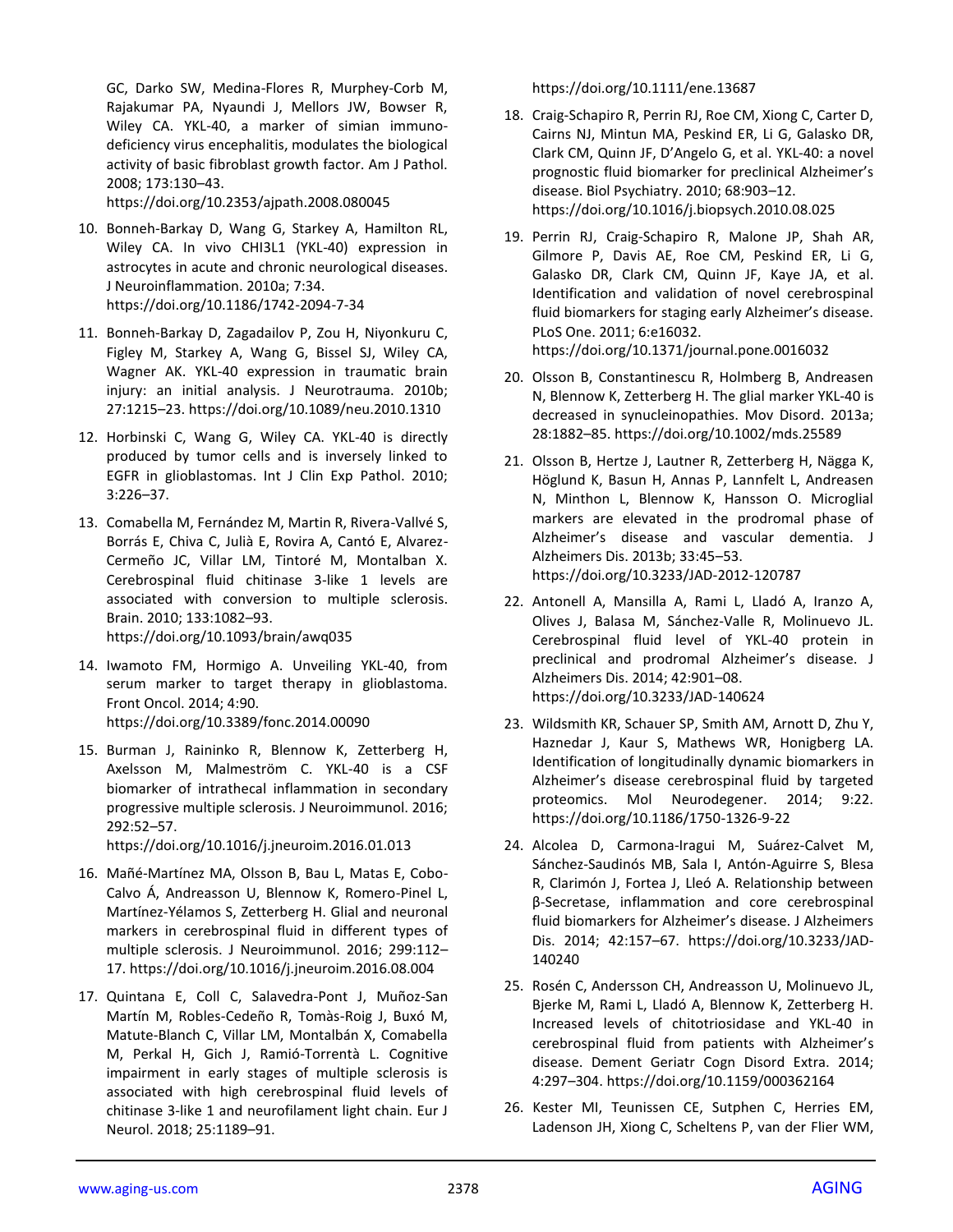Morris JC, Holtzman DM, Fagan AM. Cerebrospinal fluid VILIP-1 and YKL-40, candidate biomarkers to diagnose, predict and monitor Alzheimer's disease in a memory clinic cohort. Alzheimers Res Ther. 2015; 7:59.<https://doi.org/10.1186/s13195-015-0142-1>

27. Alcolea D, Vilaplana E, Pegueroles J, Montal V, Sánchez-Juan P, González-Suárez A, Pozueta A, Rodríguez-Rodríguez E, Bartrés-Faz D, Vidal-Piñeiro D, González-Ortiz S, Medrano S, Carmona-Iragui M, et al. Relationship between cortical thickness and cerebrospinal fluid YKL-40 in predementia stages of Alzheimer's disease. Neurobiol Aging. 2015; 36:2018– 23.

<https://doi.org/10.1016/j.neurobiolaging.2015.03.001>

28. Wennström M, Surova Y, Hall S, Nilsson C, Minthon L, Hansson O, Nielsen HM. The inflammatory marker YKL-40 is elevated in cerebrospinal fluid from patients with Alzheimer's but not Parkinson's disease or dementia with Lewy bodies. PLoS One. 2015; 10:e0135458.

<https://doi.org/10.1371/journal.pone.0135458>

- 29. Gispert JD, Monté GC, Falcon C, Tucholka A, Rojas S, Sánchez-Valle R, Antonell A, Lladó A, Rami L, Molinuevo JL. CSF YKL-40 and pTau181 are related to different cerebral morphometric patterns in early AD. Neurobiol Aging. 2016; 38:47–55. <https://doi.org/10.1016/j.neurobiolaging.2015.10.022>
- 30. Janelidze S, Hertze J, Zetterberg H, Landqvist Waldö M, Santillo A, Blennow K, Hansson O. Cerebrospinal fluid neurogranin and YKL-40 as biomarkers of Alzheimer's disease. Ann Clin Transl Neurol. 2015; 3:12–20.<https://doi.org/10.1002/acn3.266>
- 31. Teunissen CE, Elias N, Koel-Simmelink MJ, Durieux-Lu S, Malekzadeh A, Pham TV, Piersma SR, Beccari T, Meeter LH, Dopper EG, van Swieten JC, Jimenez CR, Pijnenburg YA. Novel diagnostic cerebrospinal fluid biomarkers for pathologic subtypes of frontotemporal dementia identified by proteomics. Alzheimers Dement (Amst). 2016; 2:86–94. <https://doi.org/10.1016/j.dadm.2015.12.004>
- 32. Baldacci F, Toschi N, Lista S, Zetterberg H, Blennow K, Kilimann I, Teipel S, Cavedo E, Dos Santos AM, Epelbaum S, Lamari F, Dubois B, Floris R, et al. Twolevel diagnostic classification using cerebrospinal fluid YKL-40 in Alzheimer's disease. Alzheimers Dement. 2017; 13:993–1003.

<https://doi.org/10.1016/j.jalz.2017.01.021>

33. Llorens F, Thüne K, Tahir W, Kanata E, Diaz-Lucena D, Xanthopoulos K, Kovatsi E, Pleschka C, Garcia-Esparcia P, Schmitz M, Ozbay D, Correia S, Correia Â, et al. YKL-40 in the brain and cerebrospinal fluid of neurodegenerative dementias. Mol Neurodegener. 2017; 12:83.

https://doi.org/10.1186/s13024-017-0226-4

- 34. Alcolea D, Vilaplana E, Suárez-Calvet M, Illán-Gala I, Blesa R, Clarimón J, Lladó A, Sánchez-Valle R, Molinuevo JL, García-Ribas G, Compta Y, Martí MJ, Piñol-Ripoll G, et al. CSF sAPPβ, YKL-40, and neurofilament light in frontotemporal lobar degeneration. Neurology. 2017; 89:178–88. <https://doi.org/10.1212/WNL.0000000000004088>
- 35. Vijverberg EG, Schouws S, Meesters PD, Verwijk E, Comijs H, Koene T, Schreuder C, Beekman A, Scheltens P, Stek M, Pijnenburg Y, Dols A. Cognitive deficits in patients with neuropsychiatric symptoms: A comparative study between behavioral variant frontotemporal dementia and primary psychiatric disorders. J Clin Psychiatry. 2017; 78:e940–46. <https://doi.org/10.4088/JCP.16m11019>
- 36. Bonneh-Barkay D, Zagadailov P, Zou H, Niyonkuru C, Figley M, Starkey A, Wang G, Bissel SJ, Wiley CA, Wagner AK. YKL-40 expression in traumatic brain injury: an initial analysis. J Neurotrauma. 2010; 27:1215–23.<https://doi.org/10.1089/neu.2010.1310>
- 37. Bonneh-Barkay D, Bissel SJ, Kofler J, Starkey A, Wang G, Wiley CA. Astrocyte and macrophage regulation of YKL-40 expression and cellular response in neuroinflammation. Brain Pathol. 2012; 22:530–46. <https://doi.org/10.1111/j.1750-3639.2011.00550.x>
- 38. Wiley CA, Bonneh-Barkay D, Dixon CE, Lesniak A, Wang G, Bissel SJ, Kochanek PM. Role for mammalian chitinase 3-like protein 1 in traumatic brain injury. Neuropathology. 2015; 35:95–106. <https://doi.org/10.1111/neup.12158>
- 39. Querol-Vilaseca M, Colom-Cadena M, Pegueroles J, San Martín-Paniello C, Clarimon J, Belbin O, Fortea J, Lleó A. YKL-40 (Chitinase 3-like I) is expressed in a subset of astrocytes in Alzheimer's disease and other tauopathies. J Neuroinflammation. 2017; 14:118. <https://doi.org/10.1186/s12974-017-0893-7>
- 40. Ferrer I. Diversity of astroglial responses across human neurodegenerative disorders and brain aging. Brain Pathol. 2017; 27:645–74. <https://doi.org/10.1111/bpa.12538>
- 41. Pagliardini V, Pagliardini S, Corrado L, Lucenti A, Panigati L, Bersano E, Servo S, Cantello R, D'Alfonso S, Mazzini L. Chitotriosidase and lysosomal enzymes as potential biomarkers of disease progression in amyotrophic lateral sclerosis: a survey clinic-based study. J Neurol Sci. 2015; 348:245–50. <https://doi.org/10.1016/j.jns.2014.12.016>
- 42. Steinacker P, Verde F, Fang L, Feneberg E, Oeckl P, Roeber S, Anderl-Straub S, Danek A, Diehl-Schmid J, Fassbender K, Fliessbach K, Foerstl H, Giese A, et al, and FTLDc study group. Chitotriosidase (CHIT1) is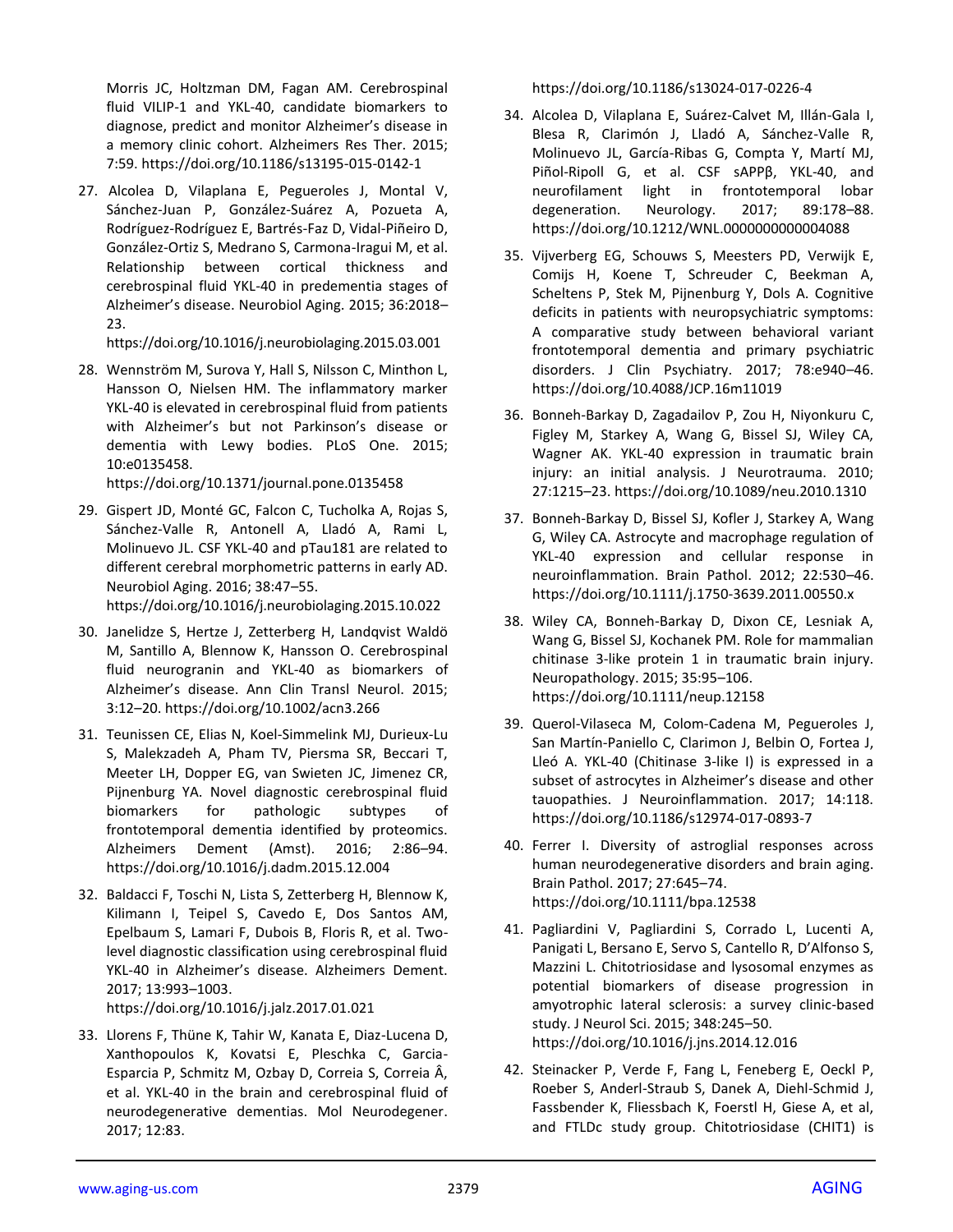increased in microglia and macrophages in spinal cord of amyotrophic lateral sclerosis and cerebrospinal fluid levels correlate with disease severity and progression. J Neurol Neurosurg Psychiatry. 2018; 89:239–47. https://doi.org/10.1136/jnnp-2017- 317138

43. Sanfilippo C, Longo A, Lazzara F, Cambria D, Distefano G, Palumbo M, Cantarella A, Malaguarnera L, Di Rosa M. CHI3L1 and CHI3L2 overexpression in motor cortex and spinal cord of sALS patients. Mol Cell Neurosci. 2017; 85:162–69.

<https://doi.org/10.1016/j.mcn.2017.10.001>

- 44. Thompson AG, Gray E, Thézénas ML, Charles PD, Evetts S, Hu MT, Talbot K, Fischer R, Kessler BM, Turner MR. Cerebrospinal fluid macrophage biomarkers in amyotrophic lateral sclerosis. Ann Neurol. 2018; 83:258–68. <https://doi.org/10.1002/ana.25143>
- 45. Illán-Gala I, Alcolea D, Montal V, Dols O, Muñoz L, de Luna N, Turón-Sans J, Cortés-Vicente E, Sánchez-Saudinós B, Subirana A, Sala I, Blesa R, Clarimón J, et al. CSF sAPPβ, YKL-40, and NfL along the ALS-FTD spectrum. Neurology. 2017; 89:178-88. https://doi.org/10.1212/WNL.0000000000004088
- 46. Fujita K, Kato T, Yamauchi M, Ando M, Honda M, Nagata Y. Increases in fragmented glial fibrillary acidic protein levels in the spinal cords of patients with amyotrophic lateral sclerosis. Neurochem Res. 1998; 23:169–74.

<https://doi.org/10.1023/A:1022476724381>

47. Graves MC, Fiala M, Dinglasan LA, Liu NQ, Sayre J, Chiappelli F, van Kooten C, Vinters HV. Inflammation in amyotrophic lateral sclerosis spinal cord and brain is mediated by activated macrophages, mast cells and T cells. Amyotroph Lateral Scler Other Motor Neuron Disord. 2004; 5:213–19. <https://doi.org/10.1080/14660820410020286>

- 48. Henkel JS, Engelhardt JI, Siklós L, Simpson EP, Kim SH, Pan T, Goodman JC, Siddique T, Beers DR, Appel SH. Presence of dendritic cells, MCP-1, and activated microglia/macrophages in amyotrophic lateral sclerosis spinal cord tissue. Ann Neurol. 2004; 55:221–35.<https://doi.org/10.1002/ana.10805>
- 49. Calvo A, Moglia C, Balma M, Chiò A. Involvement of immune response in the pathogenesis of amyotrophic lateral sclerosis: a therapeutic opportunity? CNS Neurol Disord Drug Targets. 2010; 9:325–30. <https://doi.org/10.2174/187152710791292657>
- 50. Casula M, Iyer AM, Spliet WG, Anink JJ, Steentjes K, Sta M, Troost D, Aronica E. Toll-like receptor signaling in amyotrophic lateral sclerosis spinal cord tissue. Neuroscience. 2011; 179:233–43.

<https://doi.org/10.1016/j.neuroscience.2011.02.001>

- 51. Sta M, Sylva-Steenland RM, Casula M, de Jong JM, Troost D, Aronica E, Baas F. Innate and adaptive immunity in amyotrophic lateral sclerosis: evidence of complement activation. Neurobiol Dis. 2011; 42:211– 20.<https://doi.org/10.1016/j.nbd.2011.01.002>
- 52. McCombe PA, Henderson RD. The Role of immune and inflammatory mechanisms in ALS. Curr Mol Med. 2011; 11:246–54. <https://doi.org/10.2174/156652411795243450>
- 53. Philips T, Robberecht W. Neuroinflammation in amyotrophic lateral sclerosis: role of glial activation in motor neuron disease. Lancet Neurol. 2011; 10:253– 63. [https://doi.org/10.1016/S1474-4422\(11\)70015-1](https://doi.org/10.1016/S1474-4422(11)70015-1)
- 54. Evans MC, Couch Y, Sibson N, Turner MR. Inflammation and neurovascular changes in amyotrophic lateral sclerosis. Mol Cell Neurosci. 2013; 53:34–41. <https://doi.org/10.1016/j.mcn.2012.10.008>
- 55. Hooten KG, Beers DR, Zhao W, Appel SH. Protective and toxic neuroinflammation in amyotrophic lateral sclerosis. Neurotherapeutics. 2015; 12:364–75. <https://doi.org/10.1007/s13311-014-0329-3>
- 56. Komine O, Yamanaka K. Neuroinflammation in motor neuron disease. Nagoya J Med Sci. 2015; 77:537–49.
- 57. Puentes F, Malaspina A, van Noort JM, Amor S. Nonneuronal cells in ALS: role of glial, immune cells and blood-CNS barriers. Brain Pathol. 2016; 26:248–57. <https://doi.org/10.1111/bpa.12352>
- 58. Andrés-Benito P, Moreno J, Aso E, Povedano M, Ferrer I. Amyotrophic lateral sclerosis, gene deregulation in the anterior horn of the spinal cord and frontal cortex area 8: implications in frontotemporal lobar degeneration. Aging (Albany NY). 2017; 9:823–51.

https://doi.org/10.18632/aging.101195

- 59. Liu J, Wang F. Role of neuroinflammation in amyotrophic lateral sclerosis: cellular mechanisms and therapeutic implications. Front Immunol. 2017; 8:1005.<https://doi.org/10.3389/fimmu.2017.01005>
- 60. Sekizawa T, Openshaw H, Ohbo K, Sugamura K, Itoyama Y, Niland JC. Cerebrospinal fluid interleukin 6 in amyotrophic lateral sclerosis: immunological parameter and comparison with inflammatory and non-inflammatory central nervous system diseases. J Neurol Sci. 1998; 154:194–99. [https://doi.org/10.1016/S0022-510X\(97\)00228-1](https://doi.org/10.1016/S0022-510X(97)00228-1)
- 61. Rentzos M, Nikolaou C, Rombos A, Boufidou F, Zoga M, Dimitrakopoulos A, Tsoutsou A, Vassilopoulos D. RANTES levels are elevated in serum and cerebrospinal fluid in patients with amyotrophic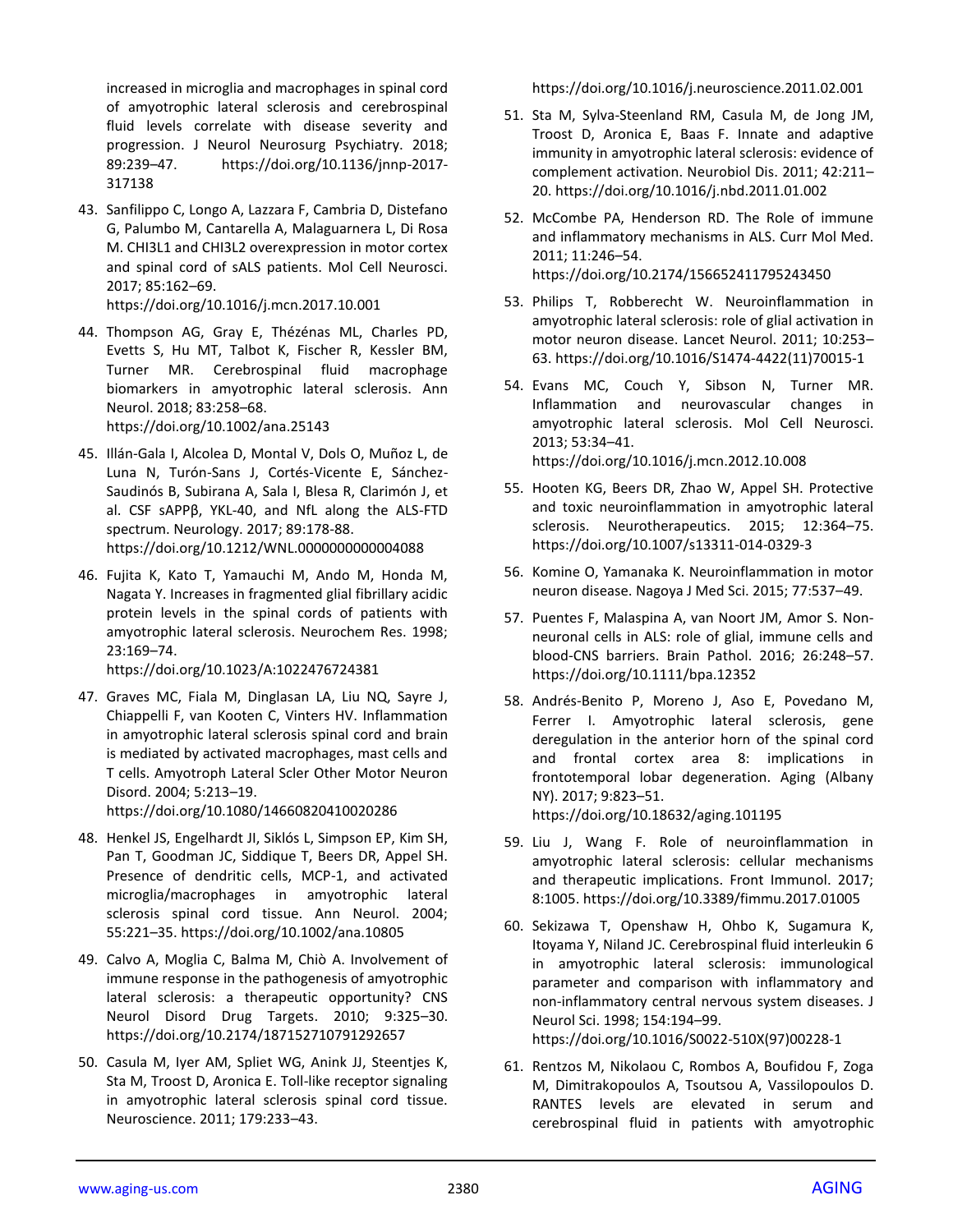lateral sclerosis. Amyotroph Lateral Scler. 2007; 8:283–87.

<https://doi.org/10.1080/17482960701419232>

62. Kuhle J, Lindberg RL, Regeniter A, Mehling M, Steck AJ, Kappos L, Czaplinski A. Increased levels of inflammatory chemokines in amyotrophic lateral sclerosis. Eur J Neurol. 2009; 16:771–74.

<https://doi.org/10.1111/j.1468-1331.2009.02560.x>

- 63. Mitchell RM, Freeman WM, Randazzo WT, Stephens HE, Beard JL, Simmons Z, Connor JR. A CSF biomarker panel for identification of patients with amyotrophic lateral sclerosis. Neurology. 2009; 72:14-19. <https://doi.org/10.1212/01.wnl.0000333251.36681.a5>
- 64. Rentzos M, Rombos A, Nikolaou C, Zoga M, Zouvelou V, Dimitrakopoulos A, Alexakis T, Tsoutsou A, Samakovli A, Michalopoulou M, Evdokimidis I. Interleukin-15 and interleukin-12 are elevated in serum and cerebrospinal fluid of patients with amyotrophic lateral sclerosis. Eur Neurol. 2010; 63:285–90.<https://doi.org/10.1159/000287582>
- 65. Rentzos M, Rombos A, Nikolaou C, Zoga M, Zouvelou V, Dimitrakopoulos A, Alexakis T, Tsoutsou A, Samakovli A, Michalopoulou M, Evdokimidis J. Interleukin-17 and interleukin-23 are elevated in serum and cerebrospinal fluid of patients with ALS: a reflection of Th17 cells activation? Acta Neurol Scand. 2010; 122:425–29. [https://doi.org/10.1111/j.1600-](https://doi.org/10.1111/j.1600-0404.2010.01333.x) [0404.2010.01333.x](https://doi.org/10.1111/j.1600-0404.2010.01333.x)
- 66. Fiala M, Chattopadhay M, La Cava A, Tse E, Liu G, Lourenco E, Eskin A, Liu PT, Magpantay L, Tse S, Mahanian M, Weitzman R, Tong J, et al. IL-17A is increased in the serum and in spinal cord CD8 and mast cells of ALS patients. J Neuroinflammation. 2010; 7:76.<https://doi.org/10.1186/1742-2094-7-76>
- 67. Tateishi T, Yamasaki R, Tanaka M, Matsushita T, Kikuchi H, Isobe N, Ohyagi Y, Kira J. CSF chemokine alterations related to the clinical course of amyotrophic lateral sclerosis. J Neuroimmunol. 2010; 222:76–81.

<https://doi.org/10.1016/j.jneuroim.2010.03.004>

- 68. Italiani P, Carlesi C, Giungato P, Puxeddu I, Borroni B, Bossù P, Migliorini P, Siciliano G, Boraschi D. Evaluating the levels of interleukin-1 family cytokines in sporadic amyotrophic lateral sclerosis. J Neuroinflammation. 2014; 11:94. <https://doi.org/10.1186/1742-2094-11-94>
- 69. Martínez HR, Escamilla-Ocañas CE, Camara-Lemarroy CR, González-Garza MT, Moreno-Cuevas J, García Sarreón MA. Increased cerebrospinal fluid levels of cytokines monocyte chemoattractant protein-1 (MCP-1) and macrophage inflammatory protein-1β (MIP-1β) in patients with amyotrophic lateral

sclerosis. Neurologia. 2017 Epub ahead of print. https://doi.org/10.1016/j.nrl.2017.07.020

- 70. Moreau C, Gosset P, Brunaud-Danel V, Lassalle P, Degonne B, Destee A, Defebvre L, Devos D. CSF profiles of angiogenic and inflammatory factors depend on the respiratory status of ALS patients. Amyotroph Lateral Scler. 2009; 10:175–81. <https://doi.org/10.1080/17482960802651725>
- 71. Zhang R, Gascon R, Miller RG, Gelinas DF, Mass J, Hadlock K, Jin X, Reis J, Narvaez A, McGrath MS. Evidence for systemic immune system alterations in sporadic amyotrophic lateral sclerosis (sALS). J Neuroimmunol. 2005; 159:215–24. <https://doi.org/10.1016/j.jneuroim.2004.10.009>
- 72. Shi N, Kawano Y, Tateishi T, Kikuchi H, Osoegawa M, Ohyagi Y, Kira J. Increased IL-13-producing T cells in ALS: positive correlations with disease severity and progression rate. J Neuroimmunol. 2007; 182:232–35. <https://doi.org/10.1016/j.jneuroim.2006.10.001>
- 73. Cereda C, Baiocchi C, Bongioanni P, Cova E, Guareschi S, Metelli MR, Rossi B, Sbalsi I, Cuccia MC, Ceroni M. TNF and sTNFR1/2 plasma levels in ALS patients. J Neuroimmunol. 2008; 194:123–31. <https://doi.org/10.1016/j.jneuroim.2007.10.028>
- 74. Mantovani S, Garbelli S, Pasini A, Alimonti D, Perotti C, Melazzini M, Bendotti C, Mora G. Immune system alterations in sporadic amyotrophic lateral sclerosis patients suggest an ongoing neuroinflammatory process. J Neuroimmunol. 2009; 210:73–79. <https://doi.org/10.1016/j.jneuroim.2009.02.012>
- 75. Rentzos M, Evangelopoulos E, Sereti E, Zouvelou V, Marmara S, Alexakis T, Evdokimidis I. Alterations of T cell subsets in ALS: a systemic immune activation? Acta Neurol Scand. 2012; 125:260–64. <https://doi.org/10.1111/j.1600-0404.2011.01528.x>
- 76. Rentzos M, Evangelopoulos E, Sereti E, Zouvelou V, Marmara S, Alexakis T, Evdokimidis I. Alterations of T cell subsets in ALS: a systemic immune activation? Acta Neurol Scand. 2012; 125:260–64. <https://doi.org/10.1111/j.1600-0404.2011.01528.x>
- 77. Henkel JS, Beers DR, Wen S, Rivera AL, Toennis KM, Appel JE, Zhao W, Moore DH, Powell SZ, Appel SH. Regulatory T-lymphocytes mediate amyotrophic lateral sclerosis progression and survival. EMBO Mol Med. 2013; 5:64–79. <https://doi.org/10.1002/emmm.201201544>
- 78. Zhao W, Beers DR, Hooten KG, Sieglaff DH, Zhang A, Kalyana-Sundaram S, Traini CM, Halsey WS, Hughes AM, Sathe GM, Livi GP, Fan GH, Appel SH. Characterization of gene expression phenotype in amyotrophic lateral sclerosis monocytes. JAMA Neurol. 2017; 74:677–85.